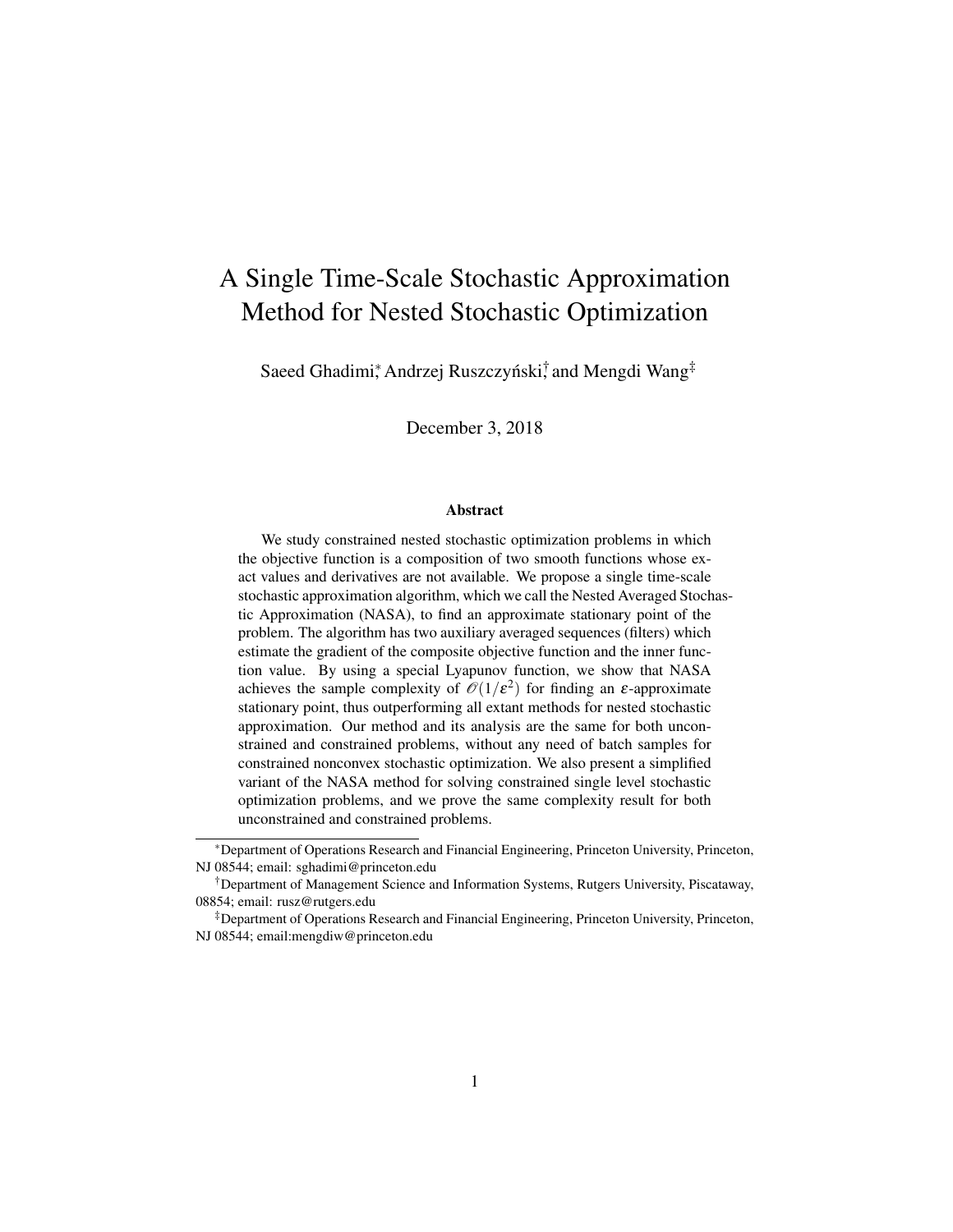## 1 Introduction

The main objective of this work is to propose a new recursive stochastic algorithm for constrained smooth composition optimization problems of the following form:

$$
\min_{x \in X} \{ F(x) = f(g(x)) \}.
$$
\n(1.1)

Here, the functions  $f : \mathbb{R}^m \to \mathbb{R}$  and  $g : \mathbb{R}^n \to \mathbb{R}^m$  are continuously differentiable, and the set  $X \subseteq \mathbb{R}^n$  is convex and closed. We do not assume  $f, g$ , or F to be convex.

We focus on the simulation setting where neither the values nor the derivatives of *f* or *g* can be observed, but at any argument values  $x \in \mathbb{R}^n$  and  $u \in \mathbb{R}^m$  we can obtain random estimates of  $g(x)$ , of the Jacobian  $\nabla g(x)$ , and of the gradient  $\nabla f(u)$ . Such situations occur in *stochastic composition optimization*, where we need to solve the problem:

$$
\min_{x \in X} \mathbb{E} \big[ \varphi \big( \mathbb{E} [\psi(x; \zeta)]; \xi \big) \big], \tag{1.2}
$$

in which  $\zeta$  and  $\xi$  are random vectors, and  $E$  denotes the expected value. In such situations, one can obtain samples  $(\xi, \xi)$  of  $(\xi, \zeta)$ , and treat  $\psi(x, \xi)$ ,  $\nabla_x \psi(x, \xi)$ , and  $\nabla_u \varphi(u, \xi)$  as random estimates of  $\mathbb{E}[\psi(x; \zeta)], \nabla \mathbb{E}[\psi(x; \zeta)],$  and  $\nabla \mathbb{E}[\varphi(u, \xi)],$ respectively. In this paper, we aim to develop stochastic gradient-type methods for finding approximate stationary points of problems of this type. We are also deriving sample complexity guarantees for these methods.

Stochastic composition problems of form  $(1.1)$ – $(1.2)$  occur in many applications; we present three modern motivating examples.

Example 1 (*Stochastic Variational Inequality*) We have a random mapping *H* :  $\mathbb{R}^n \times \Omega \to \mathbb{R}^n$  on some probability space  $(\Omega, \mathscr{F}, P)$  and a closed convex set X. The problem is to find  $x \in X$  such that

$$
\langle \mathbb{E}[H(x)], \xi - x \rangle \le 0, \quad \text{for all} \quad \xi \in X. \tag{1.3}
$$

The reader is referred to the recent publications [10] and [12] for a discussion of the challenges associated with this problem and its applications. We propose to convert problem (1.3) to the nested form (1.1) by defining the function  $f : \mathbb{R}^n \times \mathbb{R}^n \to \mathbb{R}$ as

$$
f(x,h) = \max_{\xi \in X} \left\{ \langle h, \xi - x \rangle - \frac{1}{2} ||\xi - x||^2 \right\},\
$$

and the function  $g: \mathbb{R}^n \to \mathbb{R}^n \times \mathbb{R}^n$  as  $g(x) = (x, \mathbb{E}[H(x)])$ . In this case, we actually have access to the gradient of  $f$ , but the value and the Jacobian of  $g$  must be estimated. We do not require that  $E[H(x)]$  is monotone.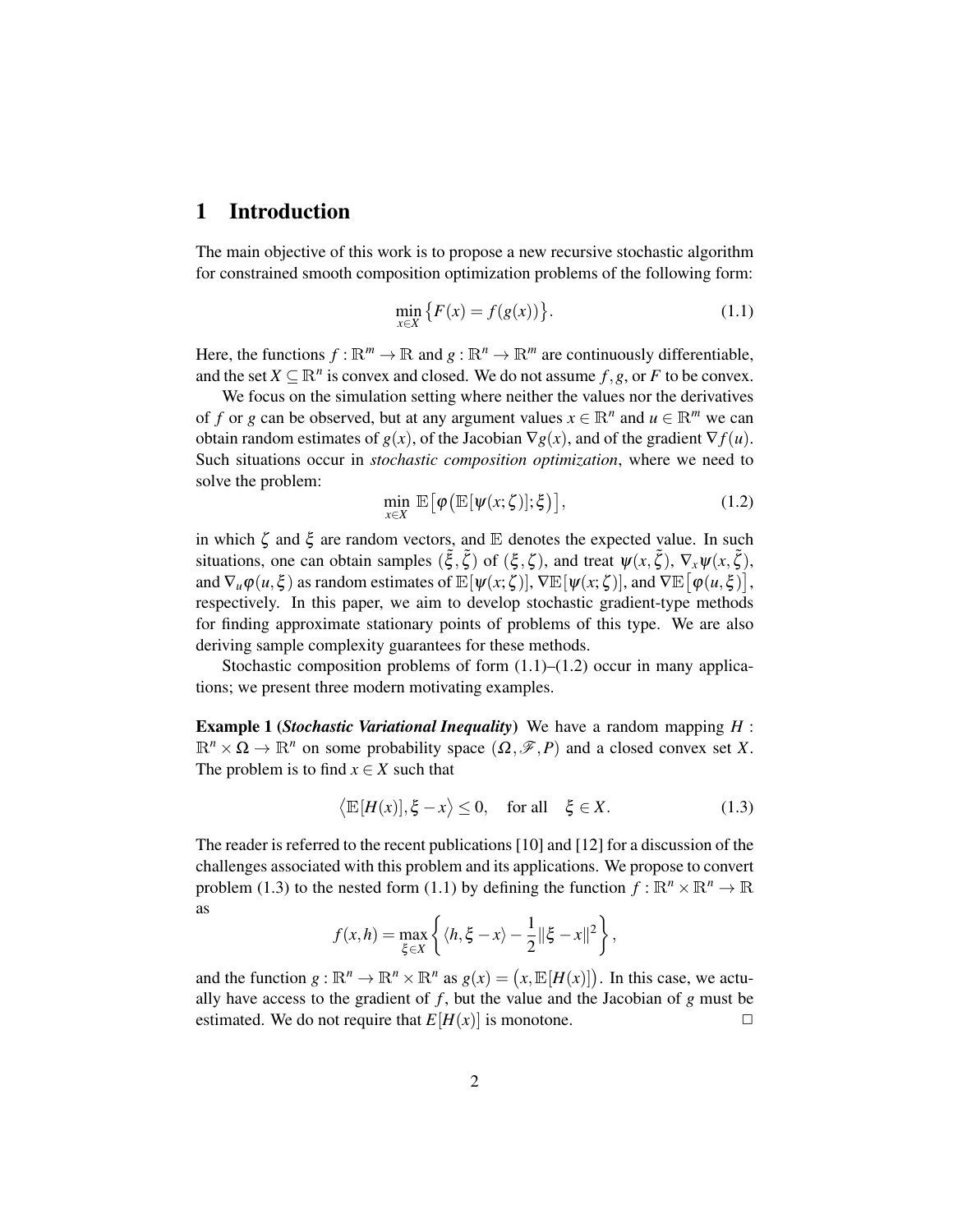Example 2 (*Policy Evaluation for Markov Decision Processes*) For a Markov chain  $\{X_0, X_1, \ldots\} \subset \mathcal{X}$  with unknown transition operator *P*, a reward function  $r : \mathcal{X} \mapsto$ R, and a discount factor  $\gamma \in (0,1)$ , we want to estimate the value function V:  $\mathscr{X} \mapsto \mathbb{R}$  given by  $V(x) = \mathbb{E} \left[ \sum_{t=0}^{\infty} \gamma^t r(X_t) \mid X_0 = x \right]$ . For a finite space  $\mathscr{X}$ , the function *V* may be viewed as a vector, and the estimation problem can be formulated as a Bellman residual minimization problem, which takes the form of a composition optimization:

$$
\min_{V\in\mathbb{R}^{|\mathscr{X}|}}\mathbb{E}\left[\left(V(X_t)-r(X_t)-\gamma \mathbb{E}\left[V(X_{t+1})\mid X_t\right]\right)^2\right].
$$

To reduce the dimension of this problem, we can employ a sketching matrix  $S \in$  $\mathbb{R}^{d \times |\mathcal{X}|}$  and a linear model for the value function  $V(x) \approx \sum_{i=1}^{k} w_i \phi_i(x)$ , where  $\phi(\cdot) = [\phi_1(\cdot), \dots, \phi_k(\cdot)]$  are given basis functions. The Bellman residual minimization problem becomes

$$
\min_{w\in\mathbb{R}^d}\big\|S\left(\Phi w-r-\gamma\mathbb{E}[\hat{P}]\Phi w\right)\big\|^2,
$$

where *S* is the sketching matrix,  $\Phi$  is the matrix with columns being the basis functions, and  $\hat{P}$  is a sample transition matrix. In this case, the outer function  $f$  is the squared norm and the inner function *g* is the sketched linear mapping. Neither of the functions has an easily available value or derivative, but their samples can be generated by simulation.  $\Box$ 

**Example 3 (***Low-Rank Matrix Estimation***)** Let  $\bar{X} \in \mathbb{R}^{n \times n}$  be an unknown matrix that we aim to approximate. One can sample from the unknown matrix and each sample returns a random matrix X such that  $\mathbb{E}[X] = \overline{X}$ . Let  $k < n$  be a pre-specified rank. The low-rank matrix estimation problem has the following form:

$$
\min_{(U,V)\in S}\ell\left(\mathbb{E}[X] - UV^T\right).
$$

In this problem, the unknowns *U* and *V* are  $n \times k$  matrices,  $S \subset \mathbb{R}^{n \times k} \times \mathbb{R}^{n \times k}$  is a bounded set, and  $\ell : \mathbb{R}^{n \times n} \to \mathbb{R}$  is a loss function (*e.g.*, the Frobenius norm). Lowrank matrix approximation finds wide applications including image analysis, topic models, recommendation systems, and Markov models. It is nonconvex. When data arrive sequentially, our method can be applied in an on-line fashion to find a stationary solution.

Interest in stochastic approximation algorithms for problems of form (1.1) dates back to [5, Ch. V.4], where penalty functions for stochastic constraints and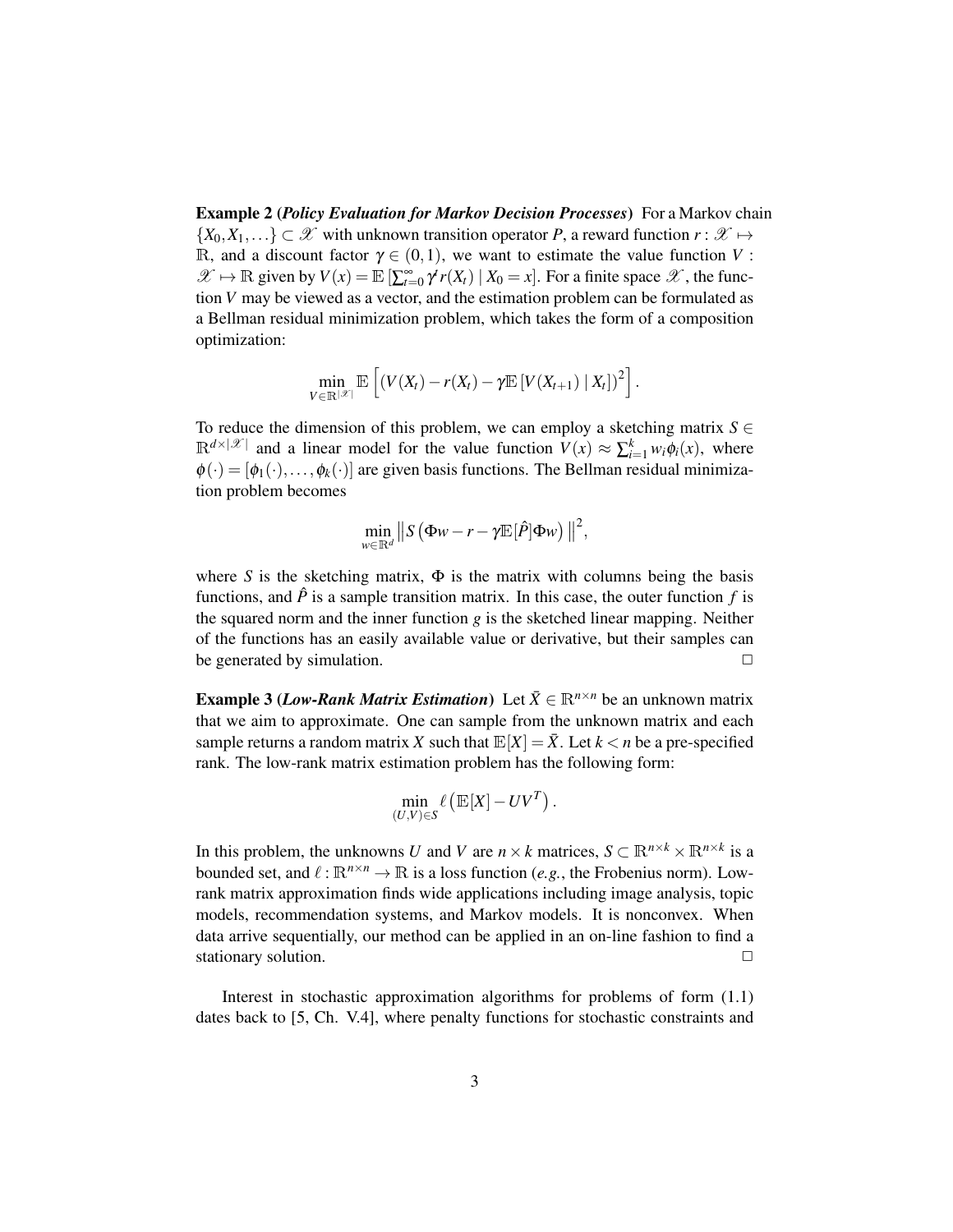composite regression models were considered. There, and in the literature that followed, the main approach was to use two- or multiple-level stochastic recursive algorithms in different time scales. For problems of form (1.1) this amounts to using two stepsize sequences: one for updating the main decision variable *x*, and another one for filtering the value of the inner function *g*. The crucial requirement is that the outer method must be infinitely slower than the inner method, which decreases the convergence rate and creates practical difficulties. Sample complexity analysis and acceleration techniques of stochastic approximation methods with multiple time scales for solving problems of form (1.1) gained interests in recent years. We refer the readers to [20, 21, 23] for a detailed account of these techniques and existing results for the general nested composition optimization problem. Furthermore, a Central Limit Theorem for the stochastic composition problem (1.1)-(1.2) has been established in [4]. It shows that the *n*-sample empirical optimal value of problem  $(1, 2)$ (1.2) converges to the true optimal value at a rate of  $\mathcal{O}(1/\sqrt{n})$ .

In addition to the general solution methods studied in [4, 20, 21, 23], several notable special cases of the composition problem have been considered in the machine learning literature. In the case where *f* is convex and *g* is linear, one can solve (1.1) using duality-based methods via a Fenchel dual reformulation [2]. In the case where it is allowed to take mini-batches, Ref. [1] proposed a sampling scheme to obtain unbiased sample gradients of *F* by forming randomly sized mini-batches. In the case when *f* and *g* take the form of a finite sum and strong convexity holds, one can leverage the special structure to obtain linearly convergent algorithms; see e.g. [13, 14]. To the authors' best knowledge, no method exists for solving (1.1) with general smooth *f* and *g*, which uses a single time-scale stochastic approximation update and does not resort to mini-batches. There is also no method for approximating stationary solutions that has provable complexity bounds, when the composition problem is constrained.

Our contributions are the following. First, we propose a new Nested Averaged Stochastic Approximation (NASA) algorithm for solving (1.1), which is qualitatively different from the earlier approaches. Its main idea, inspired by [18, 16], is to lift the problem into a higher dimensional space,  $\mathbb{R}^n \times \mathbb{R}^n \times \mathbb{R}^m$ , where our objective is not only to find the optimal  $x$ , but also to find the gradient of  $F$  at the optimal point, and the value of *g* at this point. In this space, we construct an iterative method using one stepsize sequence, and we prove convergence by employing a specially tailored merit (Lyapunov) function. This leads to the first single-timescale stochastic approximation algorithm for the composition problem, and entails essential improvements over the earlier approaches.

Secondly, we show that with proper choice of the stepsize sequence,  $\mathcal{O}(1/\varepsilon^2)$ observations are sufficient for NASA algorithm to find a pair  $(\bar{x}, \bar{z}) \in X \times \mathbb{R}^n$  satisfying  $\mathbb{E}[V(\bar{x}, \bar{z})] \leq \varepsilon$ , where  $\bar{z}$  is an estimate for  $\nabla F(\bar{x})$ , and  $V(x, z)$  is an optimality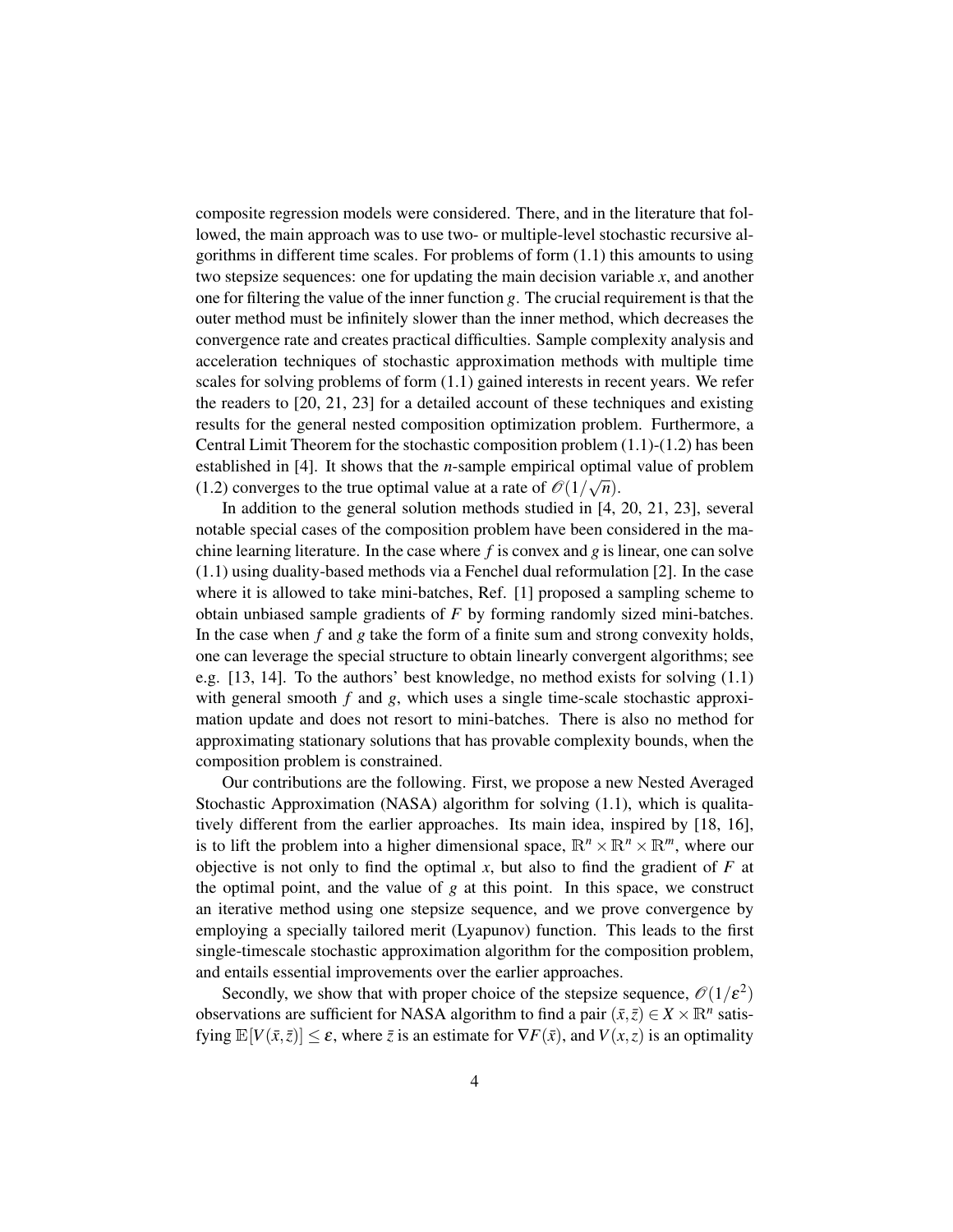measure generalizing  $\|\nabla F(\bar{x})\|^2$  to constrained problems; see (2.9). This complexity bound is consistent with the Central Limit Theorem for composite risk functionals [4] and is better than the best-known complexity of  $\mathcal{O}(1/\varepsilon^{2.25})$  obtained in [21] for smooth nested nonconvex stochastic optimization. In fact, our complexity bound for the two-level composition problem is of the same order as the complexity of the stochastic gradient method for general smooth one-level nonconvex stochastic optimization [6].

Thirdly, our convergence analysis of the NASA method is the same for both unconstrained and constrained problems, allowing us to obtain the same complexity of  $\mathcal{O}(1/\varepsilon^2)$  for the constrained case, without taking batches of samples per iterations. To the best of our knowledge, this is the first direct convergence analysis for constrained nonconvex stochastic optimization avoiding multiple samples per iteration to reduce the variance of the stochastic gradients. Hence, this property makes the NASA method attractive for online learning where the samples are received one by one.

Finally, we present a simplified variant of the NASA method for solving a class of single-level stochastic optimization problem, *i.e.*, with  $g(x) \equiv x$  in problem (1.1). This simplified version is a form of a constrained dual averaging method. We show that the sample (iteration) complexity of this algorithm is of the same order as that of the NASA method. Moreover, the stepsize schedule of this method, unlike almost all existing stochastic approximation algorithms, does not depend on any problem parameters or employ line-search procedures. Its rate of convergence is established without forming mini-batches of samples, and is valid for both unconstrained and constrained problems. It should be mentioned that a similar complexity bound has recently been obtained in [3] for finding an approximate stationary point (albeit with a different optimality measure) for nonsmooth, constrained, and nonconvex one-level stochastic optimization problems without taking mini-batch of samples per iteration.

**Notation.** The optimal value of problem  $(1.1)$  is denoted by  $F^*$ . For any Lipschitz continuous function  $h$ , we use  $L_h$  to denote its Lipschitz constant. We use ∇*h* to denote the gradient (or Jacobian) of a scalar (or vector) function *h*.

# 2 The Method

Our goal in this section is to propose a stochastic approximation algorithm for solving problem (1.1) where estimates of the gradient of *f* and the value and Jacobian of *g* are available through calls to a stochastic oracle.

The method generates three random sequences, namely, approximate solutions  $\{x^k\}$ , average gradients  $\{z^k\}$ , and average g-values  $\{u^k\}$ , defined on a cer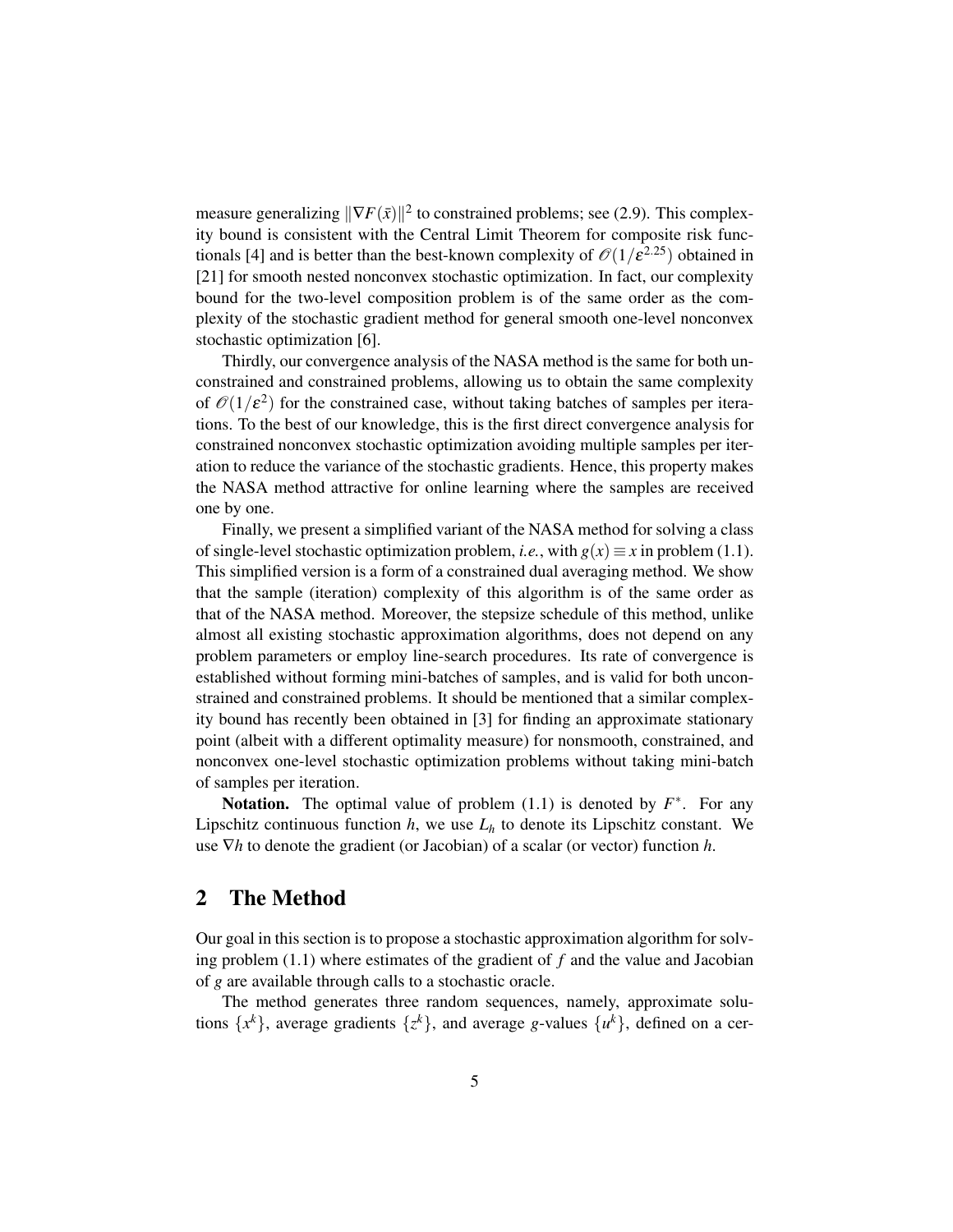tain probability space  $(\Omega, \mathscr{F}, P)$ . We let  $\mathscr{F}_k$  to be the  $\sigma$ -algebra generated by  ${x^0, \ldots, x^k, z^0, \ldots, z^k,$ 

 $u^0$ ...,  $u^k$ }. We also make the following assumption on the stochastic oracle.

**Assumption 1** *For each k, the stochastic oracle delivers random vectors*  $G^{k+1}$  ∈  $\mathbb{R}^m$ *, s*<sup>k+1</sup>  $\in \mathbb{R}^n$ *, and a random matrix*  $J^{k+1} \in \mathbb{R}^{m \times n}$ *, such that* 

$$
\mathbb{E}[G^{k+1}|\mathscr{F}_k] = g(x^{k+1}), \qquad \mathbb{E}[\|G^{k+1} - g(x^{k+1})\|^2|\mathscr{F}_k] \leq \sigma_G^2,
$$
  
\n
$$
\mathbb{E}[J^{k+1}|\mathscr{F}_k] = \nabla g(x^{k+1}), \qquad \mathbb{E}[\|J^{k+1}\|^2|\mathscr{F}_k] \leq \sigma_J^2,
$$
  
\n
$$
\mathbb{E}[s^{k+1}|\mathscr{F}_k] = \nabla f(u^k), \qquad \mathbb{E}[\|s^{k+1}\|^2|\mathscr{F}_k] \leq \sigma_s^2.
$$

The shift in indexing of  $x^k$  in the above assumption is due to the fact that  $x^{k+1}$  will be  $\mathscr{F}_k$ -measurable in our method. Our method proceeds as follows.

#### Algorithm 1 Nested Averaged Stochastic Approximation (NASA)

*Input:*  $x^0 \in X$ ,  $z^0 \in \mathbb{R}^n$ ,  $u^0 \in \mathbb{R}^m$ , positive constants *a*,*b*, positive sequences  $\{\beta_k\}_{k>0}$  and  $\{\tau_k\}_{k>0} \subset (0,1/a]$ . 0. Set  $k = 0$ . 1. Compute

$$
y^{k} = \underset{y \in X}{\arg \min} \left\{ \langle z^{k}, y - x^{k} \rangle + \frac{\beta_{k}}{2} ||y - x^{k}||^{2} \right\},\tag{2.4}
$$

and set

$$
x^{k+1} = x^k + \tau_k (y^k - x^k). \tag{2.5}
$$

2. Call the stochastic oracle to obtain  $s^{k+1}$  at  $u^k$ ,  $G^{k+1}$  and  $J^{k+1}$  at  $x^{k+1}$ , and update the running averages as

$$
z^{k+1} = (1 - a\tau_k)z^k + a\tau_k \left[J^{k+1}\right]^T s^{k+1},\tag{2.6}
$$

$$
u^{k+1} = (1 - b\tau_k)u^k + b\tau_k G^{k+1}.
$$
\n(2.7)

3. Increase *k* by one and go to Step 1.

A few remarks are in order. First, the stochastic gradient  $[J^{k+1}]^T s^{k+1}$  returned by the stochastic oracle is a biased estimator of the gradient of  $F(x^{k+1})$ . Hence,  $z^{k+1}$ , as a weighted average of these stochastic gradients, is also a biased estimator of  $\nabla F(x^{k+1})$ . However, the sum of the bias terms of the latter estimator grows slower than the former one, ensuring convergence of the algorithm (see Theorem 2). Secondly,  $u^{k+1}$  is also a biased estimator of  $g(x^{k+1})$ , whose error can be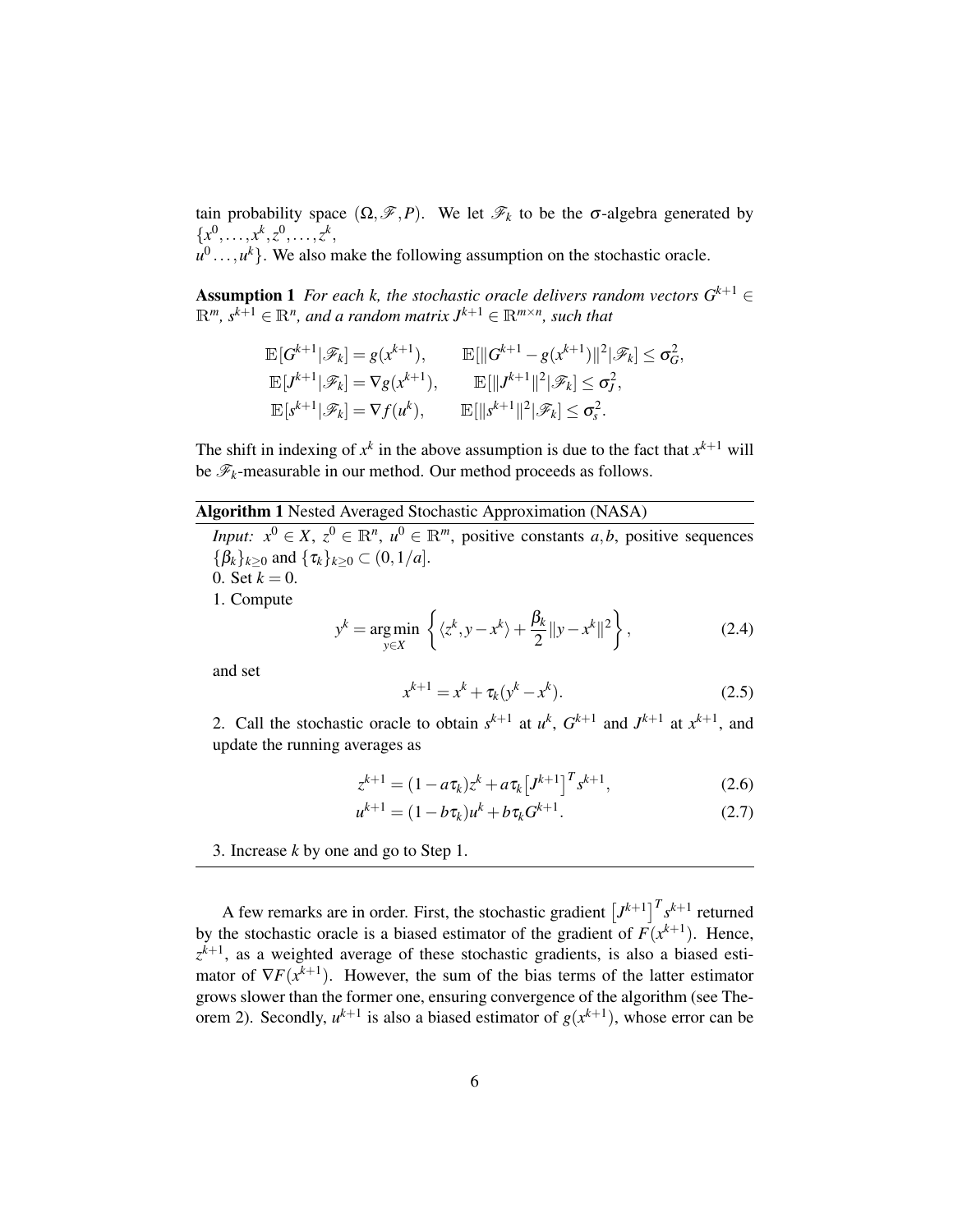properly controlled and asymptotically driven to 0. Finally, convergence of Algorithm 1 depends on the choice of the sequences  $\{\tau_k\}$  and  $\{\beta_k\}$  and the parameters *a* and *b*, which will be specified in the next section. The stepsize sequences  $\{\tau_k\}$ and  $\{\beta_k\}$  will be chosen to reduce to zero on the same timescale.

We end this section with a brief review of the optimality conditions for problem (1.1) and their relation to the subproblem (2.4). The following result is standard (see, e.g., [17, Thm. 3.24].

**Theorem 1** *If a point*  $\hat{x} \in X$  *is a local minimum of problem* (1.1)*, then* 

$$
-\nabla F(\hat{x}) \in \mathcal{N}_X(\hat{x}),\tag{2.8}
$$

*where*  $\mathcal{N}_X(\hat{x})$  *denotes the normal cone to X at the point*  $\hat{x}$ *. If in addition the function*  $F(\cdot)$  *is convex, then every point*  $\hat{x}$  *satisfying* (2.8) *is the global minimum of problem* (1.1)*.*

Condition (2.8) is closely related to the subproblem (2.4). Denote (for  $\beta > 0$ )

$$
\bar{y}(x, z, \beta) = \underset{y \in X}{\arg \min} \left\{ \langle z, y - x \rangle + \frac{\beta}{2} ||y - x||^2 \right\}.
$$

Elementary manipulation shows that

$$
\bar{y}(x, z, \beta) = \Pi_X\left(x - \frac{1}{\beta}z\right),\,
$$

where  $\Pi_X(\cdot)$  is the operation of the orthogonal projection on the set *X*. The relation  $-z \in \mathcal{N}_X(x)$  is equivalent to  $\bar{y}(x, z, \beta) = x$ . We will, therefore, use the function

$$
V(x,z) = ||\bar{y}(x,z,1) - x||^2 + ||z - \nabla F(x)||^2
$$
\n(2.9)

as a measure of violation of the optimality condition (2.8) by the primal-dual pair (*x*,*z*). In the unconstrained case where  $X = \mathbb{R}^n$ , we have  $V(x, z) = ||z||^2 + ||z - z||^2$  $\nabla F(x)$ ||<sup>2</sup>.

The following lemma relates the optimality measure  $V(x, z)$  to subproblem (2.4) for an arbitrary  $\beta > 0$ .

**Lemma 1** *For every*  $x \in X$  *and every*  $\beta > 0$ *,* 

$$
\|\bar{y}(x, z, 1) - x\| \le \max(1, \beta) \|\bar{y}(x, z, \beta) - x\|.
$$
 (2.10)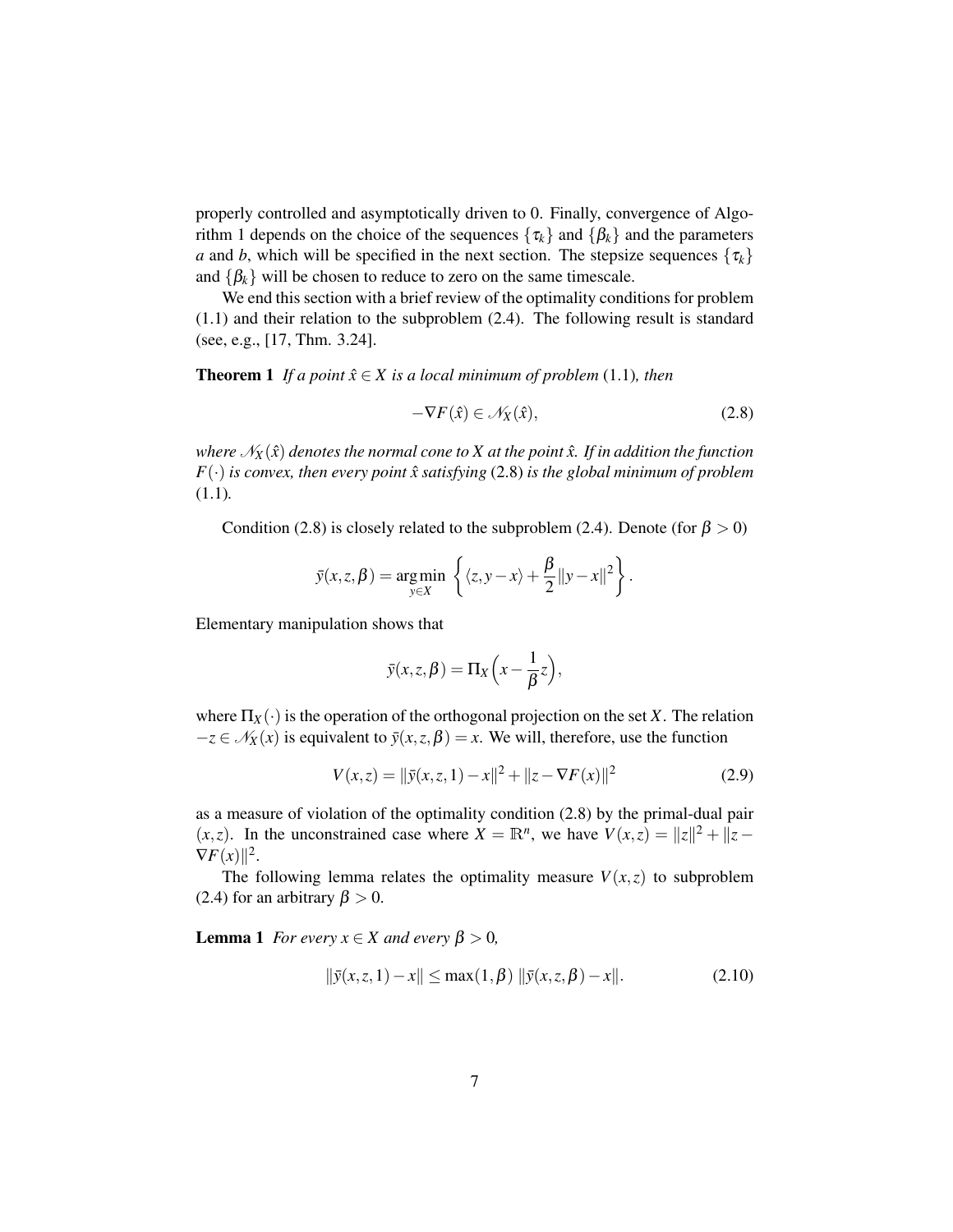*Proof.* To simplify notation, set  $x = 0$ ,  $y(\beta) = \bar{y}(x, z, \beta) = \prod_{X} \left( -\frac{1}{\beta} \right)$  $(\frac{1}{\beta}z)$ . By the characterization of the orthogonal projection,

$$
\langle z + \tau y(\tau), \xi - y(\tau) \rangle \ge 0 \quad \text{for all} \quad \xi \in X, \quad \tau > 0. \tag{2.11}
$$

Setting  $\tau = \beta$  and  $\xi = y(1)$  we obtain

$$
\langle z + \beta y(\beta), y(1) - y(\beta) \rangle \ge 0.
$$

Now we set  $\tau = 1$  and  $\xi = y(\beta)$  in (2.11) and get

$$
\langle z+y(1), y(\beta)-y(1)\rangle \ge 0.
$$

Adding these inequalities yields

$$
\langle \beta y(\beta) - y(1), y(1) - y(\beta) \rangle \ge 0. \tag{2.12}
$$

Consider two cases.

*Case 1:*  $\beta \ge 1$ . Inequality (2.12) implies that

$$
(\beta - 1) \|y(\beta)\| = \|\beta y(\beta) - y(\beta)\| \ge \|y(1) - y(\beta)\|.
$$

By the triangle inequality and the last relation,

$$
||y(1)|| \le ||y(\beta)|| + ||y(1) - y(\beta)|| \le \beta ||y(\beta)||.
$$

which proves our claim in this case. *Case 2:*  $0 < \beta \le 1$ . From (2.12) we obtain

$$
(1-\beta)\langle y(\beta)-y(1),y(1)\rangle \ge \beta ||y(\beta)-y(1)||^2 \ge 0.
$$

Therefore  $||y(\beta)|| \ge ||y(1)||$  and our claim is true in this case as well.

## 3 Convergence Analysis

In this section, we provide convergence analysis of Algorithm 1. To do so, we need the following assumption.

Assumption 2 *The functions f and g and their derivatives are Lipschitz continuous.*

This immediately implies that the gradient of the composite function *F* is Lipschitz continuous.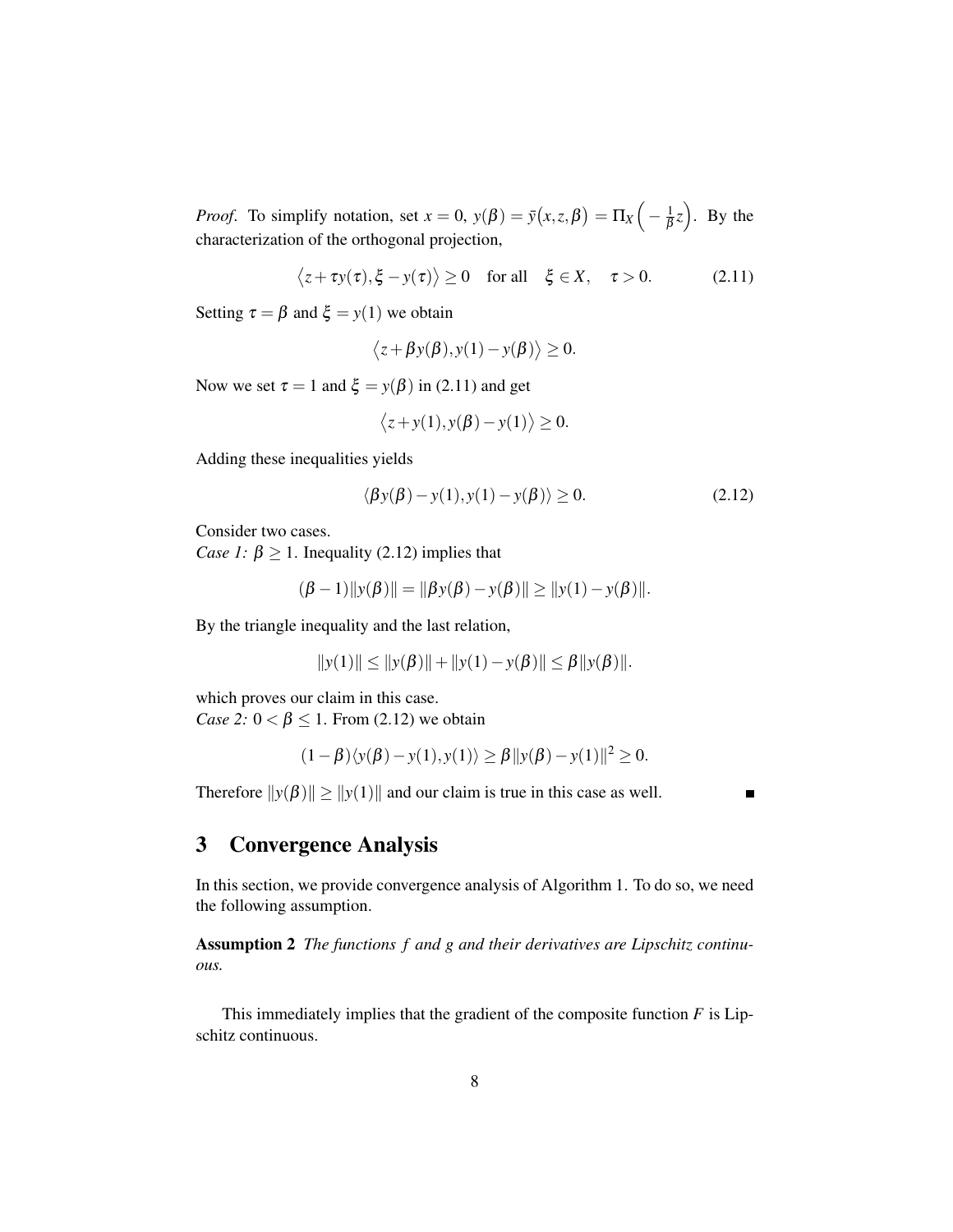Lemma 2 *Under Assumption 2, the gradient of the function F defined in (1.1) is Lipschitz continuous with*  $L_{\nabla F} := L_g^2 L_{\nabla f} + L_f L_{\nabla g}$ *.* 

*Proof.* Let  $x, \hat{x} \in X$  be given. Then, by the chain rule we have

$$
\begin{aligned} \|\nabla F(x) - \nabla F(\hat{x})\| &= \|\nabla g(x)^\top \nabla f(g(x)) - \nabla g(\hat{x})^\top \nabla f(g(\hat{x}))\| \\ &\leq \|\nabla g(x)\| \|\nabla f(g(x)) - \nabla f(g(\hat{x}))\| + \|\nabla f(g(\hat{x}))\| \|\nabla g(x) - \nabla g(\hat{x})\| \\ &\leq (L_g^2 L_{\nabla f} + L_f L_{\nabla g}) \|x - \hat{x}\|. \end{aligned}
$$

The next result about the subproblem employed at Step 2 of Algorithm 1 will be used in our convergence analysis.

**Lemma 3** *Let*  $\eta(x, z)$  *be the optimal value of subproblem* (2.4) *for any*  $(x, z)$ *, i.e.,* 

$$
\eta(x,z) = \min_{y \in X} \left\{ \langle z, y - x \rangle + \frac{\beta}{2} ||y - x||^2 \right\}.
$$
 (3.13)

 $\blacksquare$ 

*Then the gradient of* η *w.r.t.* (*x*,*z*) *is Lipschitz continuous with the constant*

$$
L_{\nabla \eta} = 2\sqrt{(1+\beta)^2 + (1+\frac{1}{2\beta})^2}.
$$

*Proof.* Let  $\bar{y}(x, z) \in X$  be the solution of (3.13). Since the solution is unique, the partial derivatives of the optimal value function  $\eta$  are given by

$$
\nabla_x \eta(x, z) = -z + \beta(x - \overline{y}(x, z)), \ \nabla_z \eta(x, z) = \overline{y}(x, z) - x.
$$

Hence, for any  $(x, z)$  and  $(\hat{x}, \hat{z})$ , we have

$$
\begin{array}{rcl}\n\|\nabla \eta(x,z) - \nabla \eta(\hat{x},\hat{z})\| & \leq & \|\nabla_x \eta(x,z) - \nabla_x \eta(\hat{x},\hat{z})\| + \|\nabla_z \eta(x,z) - \nabla_z \eta(\hat{x},\hat{z})\| \\
& \leq & 2(1+\beta) \|x-\hat{x}\| + (2+1/\beta) \|z-\hat{z}\| \leq L_{\nabla \eta} \|(x,z) - (\hat{x},\hat{z})\|,\n\end{array}
$$

where the inequalities follow from the nonexpansiveness of the projection operator and the Cauchy-Schwarz inequality, respectively.

The proof of convergence of Algorithm 1 follows from the analysis of the following merit function:

$$
W(x, z, u) = a(F(x) - F^*) - \eta(x, z) + \frac{\gamma}{2} ||g(x) - u||^2,
$$
 (3.14)

where  $\gamma > 0$  and  $\eta(x, z)$  is the optimal value of subproblem (3.13).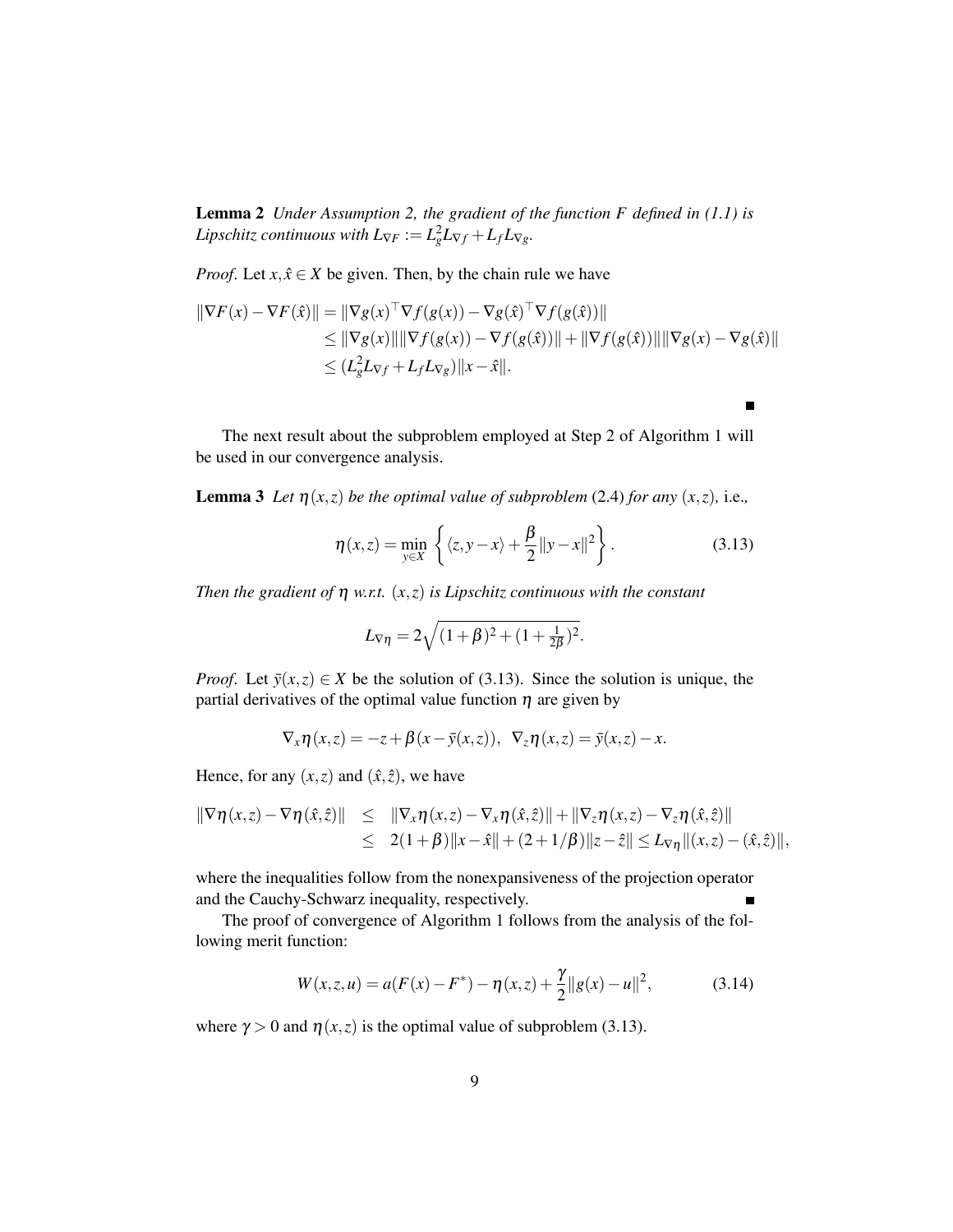**Lemma 4** Let  $\{x^k, z^k, y^k, u^k\}_{k \geq 0}$  be the sequence generated by Algorithm 1. Also *assume that Assumption 2 holds, and*

$$
\beta_k = \beta > 0 \quad \forall k \ge 0, \qquad 2(a\beta - c)(\gamma b - 2c) \ge L_g^2 (aL_{\nabla f} + \gamma)^2 \tag{3.15}
$$

*for some positive constants c and* γ*. Then*

$$
c\sum_{k=0}^{N-1} \tau_k \left( \|d^k\|^2 + \|g(x^k) - u^k\|^2 \right) \le W(x^0, z^0, u^0) + \sum_{k=0}^{N-1} r^{k+1} \qquad \forall N \ge 1, \tag{3.16}
$$

*where, for any*  $k \geq 0$ *,* 

$$
d^{k} = y^{k} - x^{k},
$$
  
\n
$$
r^{k+1} = \frac{\tau_{k}^{2}}{2} \Big( [aL_{\nabla F} + L_{\nabla \eta} + \gamma L_{g}^{2} + 2aL_{g}^{2}L_{\nabla f}] ||d^{k}||^{2} + b^{2} ||g(x^{k+1}) - G^{k+1}||^{2} \Big) \n+ \tau_{k} \Big( \gamma b(1 - b\tau_{k}) \langle g(x^{k+1}) - u^{k}, \Delta_{k}^{g} \rangle + a \langle d^{k}, \Delta_{k}^{F} \rangle \Big) + \frac{L_{\nabla \eta}}{2} ||z^{k+1} - z^{k}||^{2},
$$
  
\n
$$
\Delta_{k}^{g} = g(x^{k+1}) - G^{k+1}, \qquad \Delta_{k}^{F} := \nabla g(x^{k+1})^{\top} \nabla f(u^{k}) - [J^{k+1}]^{\top} s^{k+1}. \tag{3.17}
$$

*Proof.* We estimate the decrease of the three terms of the function  $W(x, z, u)$  in iteration *k*.

1. Due to Assumption 2 and in view of Lemma 2, we have

$$
F(x^{k}) - F(x^{k+1}) \ge \langle \nabla F(x^{k+1}), x^{k} - x^{k+1} \rangle - \frac{L_{\nabla F}}{2} ||x^{k} - x^{k+1}||^{2}.
$$

After re-arranging the terms and using (2.5), we obtain

$$
F(x^{k+1}) - F(x^k) \le \tau_k \langle \nabla F(x^{k+1}), d^k \rangle + \frac{L_{\nabla F} \tau_k^2}{2} ||d^k||^2.
$$
 (3.18)

2. By (2.5), (2.6), and Lemma 3, we have

$$
\eta(x^{k}, z^{k}) - \eta(x^{k+1}, z^{k+1}) \leq \langle z^{k} + \beta_{k}(y^{k} - x^{k}), x^{k+1} - x^{k} \rangle - \langle y^{k} - x^{k}, z^{k+1} - z^{k} \rangle
$$
  
+ 
$$
\frac{L_{\nabla \eta}}{2} \left[ ||x^{k+1} - x^{k}||^{2} + ||z^{k+1} - z^{k}||^{2} \right]
$$
  
= 
$$
\tau_{k} \langle (1 + a)z^{k} + \beta_{k}a^{k}, a^{k} \rangle - a\tau_{k} \langle a^{k}, [J^{k+1}]^{T} s^{k+1} \rangle
$$
  
+ 
$$
\frac{L_{\nabla \eta}}{2} \left[ ||x^{k+1} - x^{k}||^{2} + ||z^{k+1} - z^{k}||^{2} \right].
$$
 (3.19)

Due to the optimality condition of subproblem (2.4), we have  $\langle z^k + \beta_k(y^k - x^k), y - k \rangle$  $y^k$  ≥ 0, for all *y* ∈ *X*, which together with the choice of *y* = *x*<sup>*k*</sup> implies that

$$
\langle z^k, d^k \rangle + \beta_k \| d^k \|^2 \le 0. \tag{3.20}
$$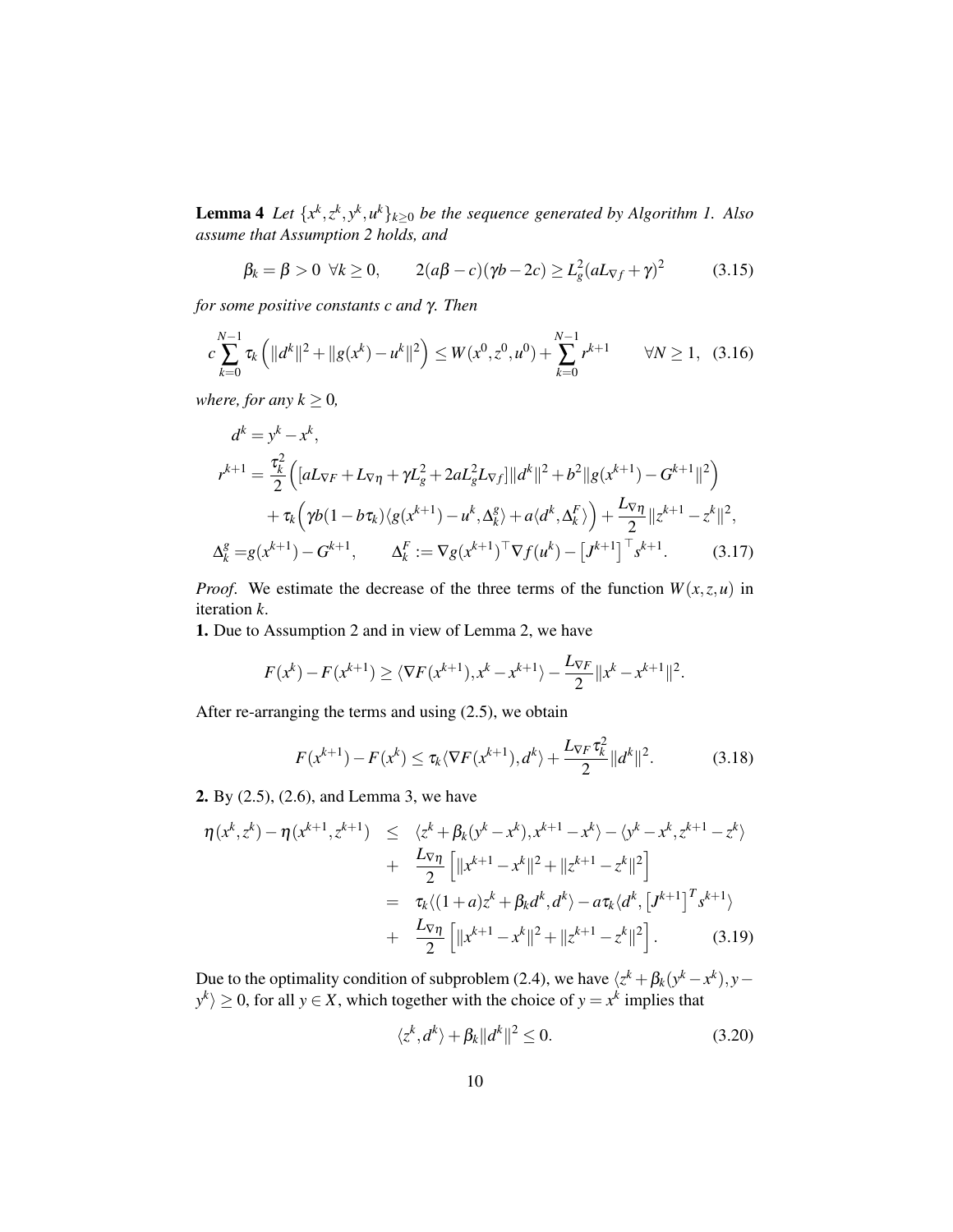Combining the last relation with (3.19), we obtain

$$
\eta(x^{k}, z^{k}) - \eta(x^{k+1}, z^{k+1}) \le -a\beta_{k}\tau_{k}||d^{k}||^{2} - a\tau_{k}\langle d^{k}, \nabla g(x^{k+1})^{\top}\nabla f(u^{k}) \rangle \n+ a\tau_{k}\langle d^{k}, \nabla g(x^{k+1})^{\top}\nabla f(u^{k}) - [J^{k+1}]^{\top} s^{k+1} \rangle \n+ \frac{L_{\nabla \eta}}{2} \left[ ||x^{k+1} - x^{k}||^{2} + ||z^{k+1} - z^{k}||^{2} \right].
$$
\n(3.21)

#### 3. By (2.7) we have

$$
||g(x^{k+1}) - u^{k+1}||^2 = (b\tau_k)^2 ||g(x^{k+1}) - G^{k+1}||^2 + (1 - b\tau_k)^2 ||g(x^{k+1}) - u^k||^2
$$
  
+ 
$$
2b\tau_k(1 - b\tau_k) \langle g(x^{k+1}) - G^{k+1}, g(x^{k+1}) - u^k \rangle,
$$
  

$$
||g(x^{k+1}) - u^k||^2 \le ||g(x^k) - u^k||^2 + L_g^2 \tau_k^2 ||d^k||^2 + 2L_g \tau_k ||d^k|| ||g(x^k) - u^k||^2.
$$

where the last inequality follows from (2.5) and the Lipschitz continuity of *g*. Moreover, using (2.5) and Assumption 2, we obtain

$$
\langle d^k, \nabla F(x^{k+1}) - \nabla g(x^{k+1})^\top \nabla f(u^k) \rangle \le L_g L_{\nabla f} \left[ \tau_k L_g \| d^k \|^2 + \| d^k \| \| g(x^k) - u^k \| \right].
$$
\n(3.23)

4. The overall estimate is obtained by combining the (3.14), (3.18), (3.21), (3.22), and (3.23):

$$
W(x^{k+1}, z^{k+1}, u^{k+1}) - W(x^k, z^k, u^k)
$$
  
\n
$$
\leq -\tau_k \Big( a \beta_k ||d^k||^2 + \frac{\gamma b}{2} ||g(x^k) - u^k||^2 - (aL_g L_{\nabla f} + \gamma L_g) ||d^k|| ||g(x^k) - u^k|| \Big) + r^{k+1},
$$

where  $r^{k+1}$  is defined in (3.17). Hence, when condition (3.15) holds, we have

$$
W(x^{k+1}, z^{k+1}, u^{k+1}) - W(x^k, z^k, u^k) \leq -c\tau_k \left( \|d^k\|^2 + \|g(x^k) - u^k\|^2 \right) + r^{k+1}.
$$

Observe that  $\eta(x, z) \le 0$  for any  $(x, z)$ , due to (3.20). Therefore,  $W(x, z, u) \ge 0$ for all  $(x, z, u)$ . Summing up both sides of the above inequalities, re-arranging the terms, we obtain (3.16). Ē

As a consequence of the above result, we can provide upper bounds for the sequences generated by Algorithm 1.

**Proposition 1** Let  $\{x^k, z^k, y^k, u^k\}_{k \geq 0}$  be the sequence generated by Algorithm 1 and *Assumption 1 hold. Then:* (a) *If*  $\tau_0 = 1/a$ , we have

$$
\beta_k^2 \mathbb{E}\big[\|d^k\|^2|\mathscr{F}_{k-1}\big] \leq \mathbb{E}\big[\|z^k\|^2|\mathscr{F}_{k-1}\big] \leq \sigma_J^2 \sigma_s^2 \qquad \forall k \geq 1;
$$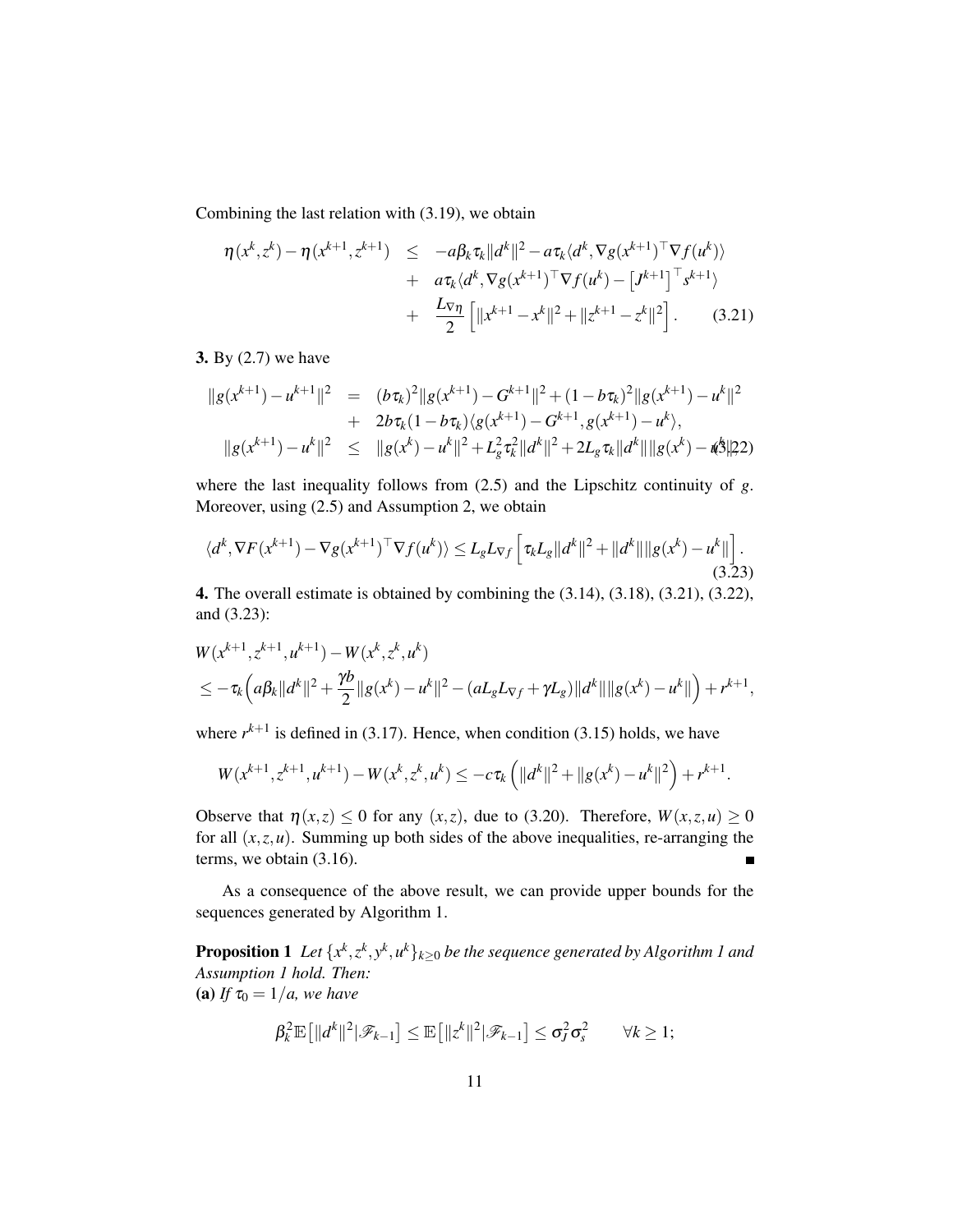(b) *If Assumption 2 also holds, then we have*

$$
\sum_{k=0}^{\infty} \mathbb{E}[\|z^{k+1} - z^k\|^2 | \mathscr{F}_k] \le 4\sigma_J^2 \sigma_s^2 \sum_{k=0}^{\infty} \tau_k^2,
$$
  

$$
\sum_{k=0}^{\infty} \mathbb{E}[r^{k+1} | \mathscr{F}_k] \le \sigma^2 \sum_{k=0}^{\infty} \tau_k^2,
$$

*where*

$$
\sigma^2 = \frac{1}{2} \Big( \left[ L_{\nabla F} + L_{\nabla \eta} + \gamma L_g^2 + 2a L_g^2 L_{\nabla f} \right] \frac{\sigma_f^2 \sigma_s^2}{\beta^2} + b^2 \sigma_g^2 + 4L_{\nabla \eta} \sigma_f^2 \sigma_s^2 \Big). \tag{3.24}
$$

*Proof*. We first show part (a). The first inequality follows immediately from (3.20) and the Cauchy-Schwarz inequality. Also, defining

$$
\Gamma_1 := \begin{cases} 1, & \tau_0 = 1/a, \\ 1 - a\tau_0, & \tau_0 < 1/a, \end{cases} \quad \Gamma_k := \Gamma_1 \prod_{i=1}^{k-1} (1 - a\tau_i) \quad \forall k \ge 2,
$$
 (3.25)

and noting (2.6), we obtain

$$
\frac{z^1}{\Gamma_1} = \frac{(1 - a\tau_0)z^0}{\Gamma_1} + \frac{a\tau_0}{\Gamma_1} [J^1]^\top s^1, \qquad \frac{z^{k+1}}{\Gamma_{k+1}} = \frac{z^k}{\Gamma_k} + \frac{a\tau_k}{\Gamma_{k+1}} [J^{k+1}]^\top s^{k+1} \quad \forall k \ge 1.
$$

Summing up the above inequalities and assuming that  $\tau_0 = 1/a$ , we obtain, for any  $k \geq 1$ ,

$$
z^{k} = \sum_{i=0}^{k-1} \alpha_{i,k} \left[ J^{i+1} \right]^\top s^{i+1}, \quad \alpha_{i,k} = \frac{a \tau_i}{\Gamma_{i+1}} \Gamma_k, \quad \sum_{i=0}^{k-1} \alpha_{i,k} = 1, \quad (3.26)
$$

where the last equality follows from the fact that

$$
\sum_{i=0}^{k-1} \frac{a\tau_i}{\Gamma_{i+1}} = \frac{a\tau_0}{\Gamma_1} + \sum_{i=1}^{k-1} \frac{a\tau_i}{(1-a\tau_i)\Gamma_i} = \frac{a\tau_0}{\Gamma_1} + \sum_{i=1}^{k-1} \left(\frac{1}{\Gamma_{i+1}} - \frac{1}{\Gamma_i}\right) = \frac{1}{\Gamma_k} - \frac{1-a\tau_0}{\Gamma_1}.
$$

Therefore, noting that  $\|\cdot\|^2$  is a convex function and using Assumption 1, we conclude that

$$
\mathbb{E}\big[\|z^k\|^2\big|\mathscr{F}_{k-1}\big]\leq \sum_{i=0}^{k-1}\alpha_{i,k}\mathbb{E}\big[\|J^{i+1}\|^2\big|\mathscr{F}_i\big]\mathbb{E}\big[\|s^{i+1}\|^2\big|\mathscr{F}_i\big]\leq \sigma_J^2\sigma_s^2\sum_{i=0}^{k-1}\alpha_{i,k}=\sigma_J^2\sigma_s^2.
$$

We now show part (b). By  $(2.6)$ , we have

$$
\mathbb{E}\big[\|z^{k+1}-z^k\|^2\big|\mathscr{F}_k\big]\leq 2\tau_k^2\Big(\mathbb{E}\big[\|z^k\|^2\big|\mathscr{F}_{k-1}\big]+\mathbb{E}\big[\|[J^{k+1}]^\top s^{k+1}\|^2\big|\mathscr{F}_k\big]\Big)\leq 4\sigma_J^2\sigma_s^2\tau_k^2,
$$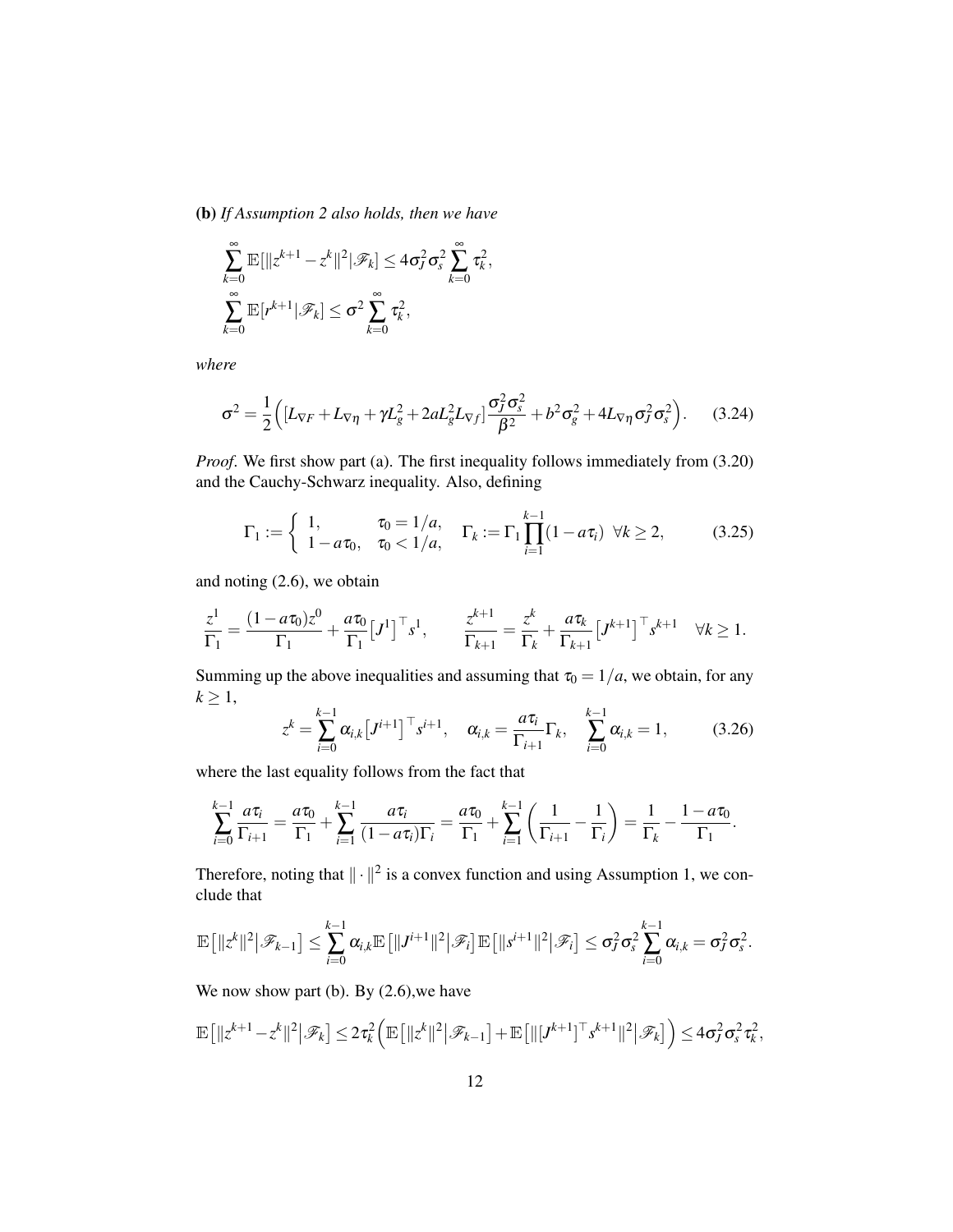which implies the first inequality in (b). Finally, due to the equation

$$
\mathbb{E}\left[\langle g(x^{k+1})-u^k,\Delta_k^g\rangle\big|\mathscr{F}_k\right]=\mathbb{E}\left[\langle d^k,\Delta_k^F\rangle\big|\mathscr{F}_k\right]=0,
$$

the second inequality in (b) follows from the first one in (a) and (3.17).

We are now ready to estimate the quality of the iterates generated by Algorithm 1. In view of Lemma 1, we can bound the optimality measure at iteration *k* as follows:

$$
V(x^{k}, z^{k}) \le \max(1, \beta_{k}^{2}) \, \|d^{k}\|^{2} + \|z^{k} - \nabla F(x^{k})\|^{2}.
$$
 (3.27)

**Theorem 2** Suppose Assumptions 1 and 2 are satisfied and let  $\{x^k, z^k, y^k, u^k\}_{k \geq 0}$ *be the sequence generated by Algorithm 1. Moreover, assume that the stepsizes* {τ*k*} *are chosen such that (3.15) holds and*

$$
\sum_{i=k+1}^{N} \tau_i \Gamma_i \leq \bar{c} \Gamma_{k+1} \qquad \forall k \geq 0 \ \text{and} \ \forall N \geq 1,
$$
 (3.28)

*where*  $\Gamma_k$  *is defined in (3.25), and*  $\bar{c}$  *is a positive constant. Then:* (a) *For every*  $N \geq 1$ *, we have* 

$$
\sum_{k=1}^{N} \tau_{k} \mathbb{E} \left[ \|\nabla F(x^{k}) - z^{k}\|^{2} \, \big| \mathcal{F}_{k-1} \right] \leq a \bar{c} \left( \frac{1}{c} \max(L_{1}, L_{2}) \sigma^{2} + 2a \sigma_{J}^{2} \sigma_{s}^{2} \right) \left( \sum_{k=0}^{N-1} \tau_{k}^{2} \right) + \frac{a \bar{c}}{c} \max(L_{1}, L_{2}) W(x^{0}, z^{0}, u^{0}), \tag{3.29}
$$

*where*

$$
L_1 := \frac{2L_{\nabla F}^2}{a^2} + 4L_g^4 L_{\nabla f}^2, \qquad L_2 := 4L_g^2 L_{\nabla f}^2. \tag{3.30}
$$

(b) *As a consequence, we have*

$$
\mathbb{E}\left[V(x^{R},z^{R})\right] \leq \frac{1}{\sum_{k=0}^{N-1} \tau_{k}} \left\{ a \bar{c} \left( \frac{1}{c} \left[ \max(L_{1},L_{2}) + \max(1,\beta^{2}) \right] \sigma^{2} + 2a \sigma_{J}^{2} \sigma_{s}^{2} \right) \left( \sum_{k=0}^{N-1} \tau_{k}^{2} \right) + \frac{1}{c} \left( a \bar{c} \max(L_{1},L_{2}) + \max(1,\beta^{2}) \right) W(x^{0},z^{0},u^{0}) + ||\nabla F(x^{0}) - z^{0}||^{2} \right\}, \quad (3.31)
$$

*where the expectation is taken with respect to a random integer number*  $R \in \{0, \ldots, N - \}$ 1}*, independent of the sequences generated by the method, whose probability distribution is given by*

$$
P(R = k) = \frac{\tau_k}{\sum_{k=0}^{N-1} \tau_k}.
$$
\n(3.32)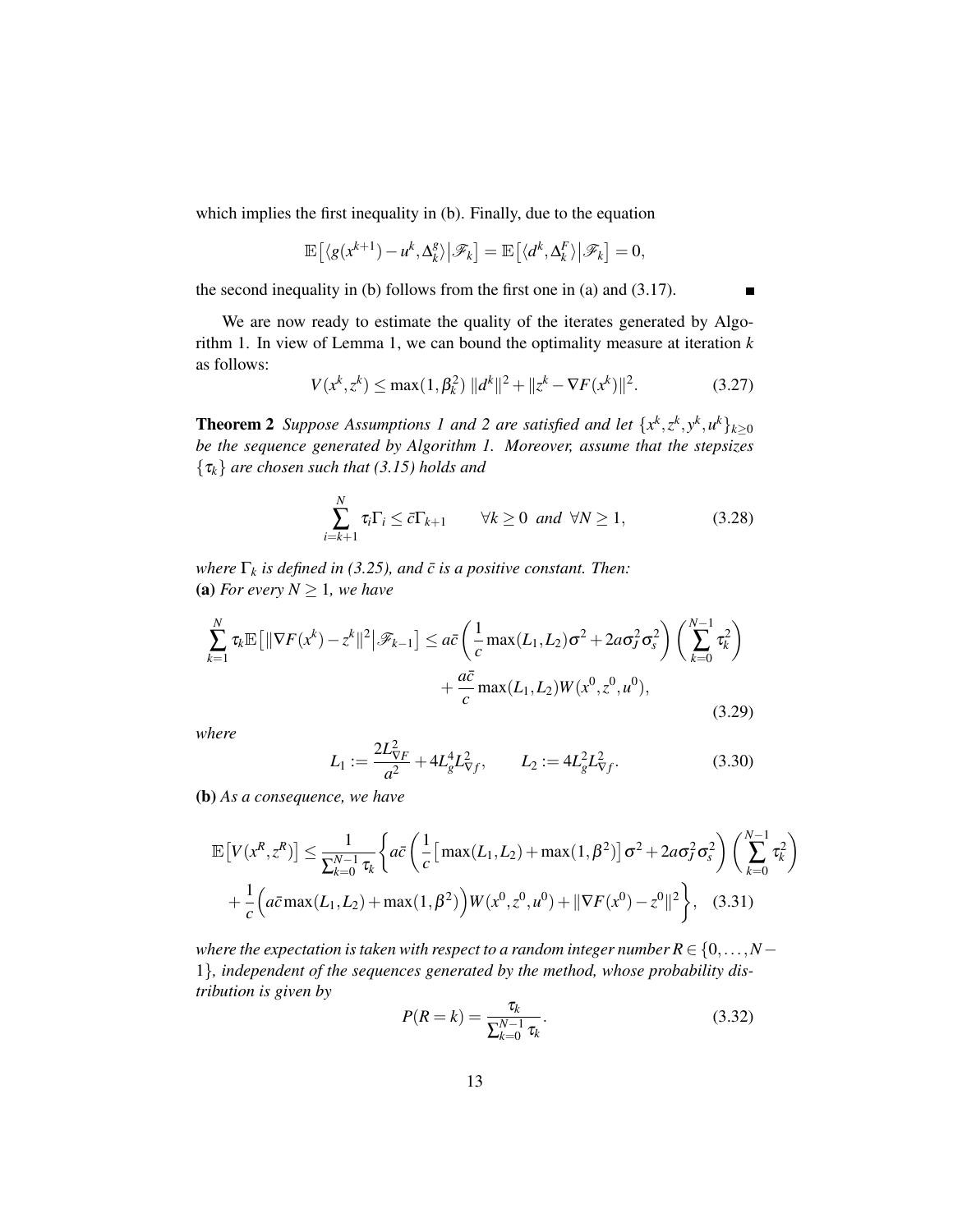(c) *Moreover, if*  $a = b = 1$  *in the method, and the stepsizes are constant and equal to:*

$$
\beta_k \equiv \beta = \left(\frac{(1+\alpha)^2}{\alpha}L_g^2 + \frac{\alpha}{4}\right)L_{\nabla f} \quad \forall k \ge 0,
$$
\n(3.33)

*for any*  $\alpha > 0$ *, and* 

$$
\tau_0 = 1, \qquad \tau_k \equiv \frac{1}{\sqrt{N}} \qquad \forall k = 1, ..., N-1,
$$
\n(3.34)

*then*

$$
\mathbb{E}\left[V(x^R, z^R)\right] \le \frac{4}{\sqrt{N}} \left(\frac{2}{\alpha L_{\nabla F}} \left[\max(L_1, L_2) + \max(1, \beta^2)\right] \left[W(x^0, z^0, u^0) + \sigma^2\right] + \sigma_f^2 \sigma_s^2 + \|\nabla F(x^0) - z^0\|^2\right),\tag{3.35}
$$

*and*

$$
\mathbb{E}\left[\|g(x^R) - u^R\|^2\right] \le \frac{W(x^0, z^0, u^0) + \sigma^2}{\alpha L_{\nabla F}\sqrt{N}}.\tag{3.36}
$$

*Proof*. We first show part (a). By (2.6), we have

$$
\nabla F(x^{k+1}) - z^{k+1}
$$
  
=  $(1 - a\tau_k)[\nabla F(x^k) - z^k + \nabla F(x^{k+1}) - \nabla F(x^k)] + a\tau_k[\nabla F(x^{k+1}) - [J^{k+1}]^\top s^{k+1}].$ 

Dividing both sides of the above inequality by  $\Gamma_{k+1}$ , summing them up, noting the fact that  $\tau_0 = 1/a$ , similar to (3.26), we obtain

$$
\nabla F(x^k) - z^k = \sum_{i=0}^{k-1} \alpha_{i,k} \left[ e_i + \Delta_i^F \right] \qquad \forall k \ge 1,
$$

with

$$
e_i := \frac{(1 - a\tau_i)}{a\tau_i} \left[ \nabla F(x^{i+1}) - \nabla F(x^i) \right] + \nabla F(x^{i+1}) - \nabla g(x^{i+1})^\top \nabla f(u^i), \quad (3.37)
$$

where  $\Delta_i^F$  is defined in (3.17). Hence,

$$
\nabla F(x^{k-1}) - z^{k-1} = \sum_{i=0}^{k-2} \alpha_{i,k-1} [e_i + \Delta_i^F] = \frac{\Gamma_{k-1}}{\Gamma_k} \sum_{i=0}^{k-2} \alpha_{i,k} [e_i + \Delta_i^F],
$$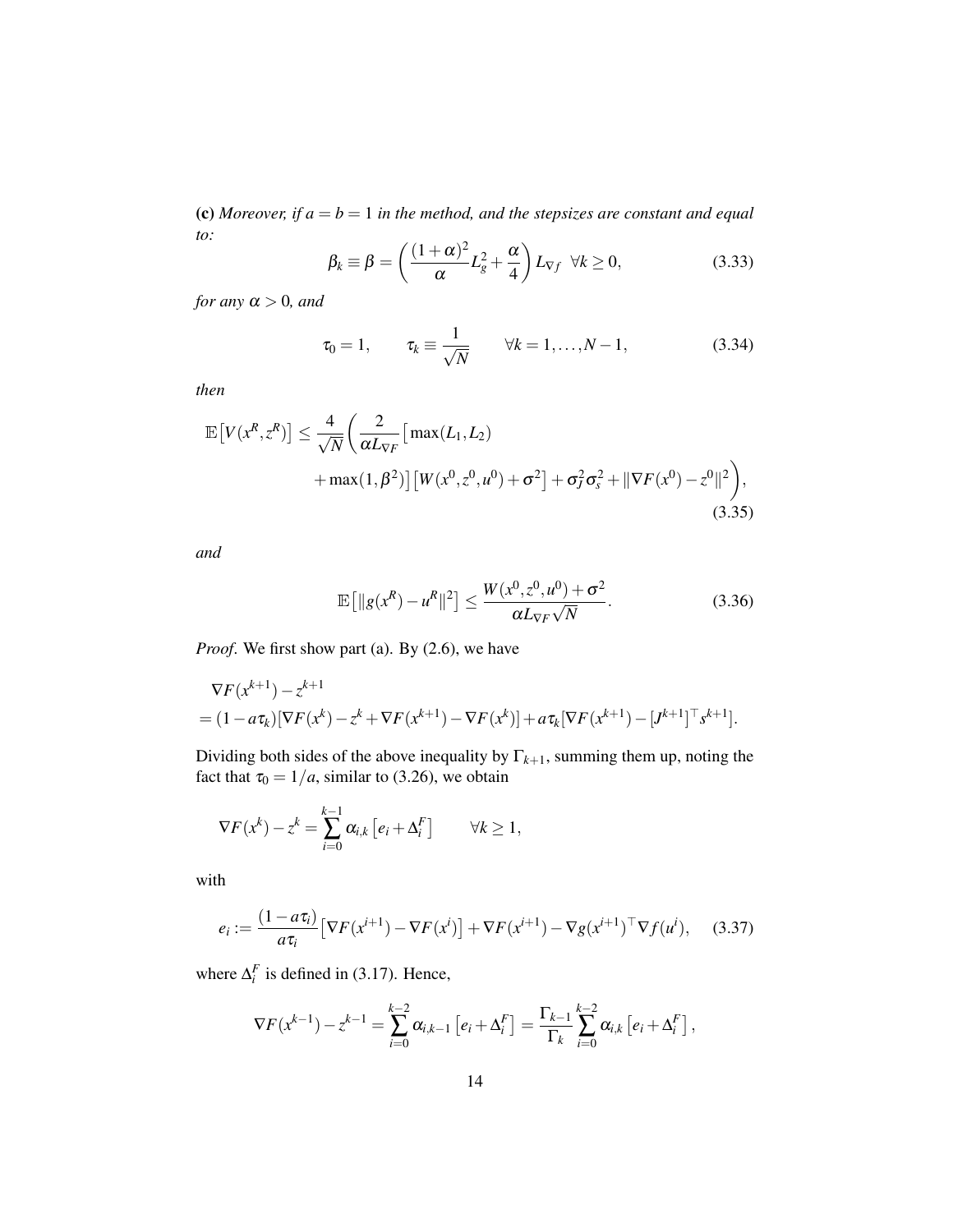which together with (3.37) implies that

$$
\|\nabla F(x^{k}) - z^{k}\|^{2} = \left\|\frac{\Gamma_{k}}{\Gamma_{k-1}}\left[\nabla F(x^{k-1}) - z^{k-1}\right] + \alpha_{k-1,k}\left[e_{k-1} + \Delta_{k-1}^{F}\right]\right\|^{2}
$$
  
\n
$$
= \left\|(1 - a\tau_{k-1})\left[\nabla F(x^{k-1}) - z^{k-1}\right] + a\tau_{k-1}\left[e_{k-1} + \Delta_{k-1}^{F}\right]\right\|^{2}
$$
  
\n
$$
= \left\|(1 - a\tau_{k-1})\left[\nabla F(x^{k-1}) - z^{k-1}\right] + a\tau_{k-1}e_{k-1}\right\|^{2} + a^{2}\tau_{k-1}^{2}\left\|\Delta_{k-1}^{F}\right\|^{2}
$$
  
\n
$$
+ 2a\tau_{k-1}\left\langle(1 - a\tau_{k-1})\left[\nabla F(x^{k-1}) - z^{k-1}\right] + a\tau_{k-1}e_{k-1}, \Delta_{k-1}^{F}\right\rangle
$$
  
\n
$$
\leq (1 - a\tau_{k-1})\left\|\nabla F(x^{k-1}) - z^{k-1}\right\|^{2} + a\tau_{k-1}\left\|e_{k-1}\right\|^{2} + a^{2}\tau_{k-1}^{2}\left\|\Delta_{k-1}^{F}\right\|^{2}
$$
  
\n
$$
+ 2a\tau_{k-1}\left\langle(1 - a\tau_{k-1})\left[\nabla F(x^{k-1}) - z^{k-1}\right] + a\tau_{k-1}e_{k-1}, \Delta_{k-1}^{F}\right\rangle,
$$

where the inequality follows from the convexity of  $\|\cdot\|^2$ . Dividing both sides of the above inequality by  $\Gamma_k$ , summing them up, noting the facts that  $\tau_0 = 1/a$ , and  $\tau_k \leq 1/a$ , we obtain

$$
\|\nabla F(x^k) - z^k\|^2 \le \Gamma_k \left[ \sum_{i=0}^{k-1} \left( \frac{a\tau_i}{\Gamma_{i+1}} \|e_i\|^2 + \frac{a^2\tau_i^2}{\Gamma_{i+1}} \|\Delta_i^F\|^2 + \frac{2a\tau_i \delta_i}{\Gamma_{i+1}} \right) \right],
$$
 (3.38)

where

$$
\delta_i := \langle (1 - a\tau_i)[\nabla F(x^i) - z^i] + a\tau_i e_i, \Delta_i^F \rangle.
$$

Now, using (2.5), (3.23), with a view to Lemma 2, we obtain

$$
||e_i||^2 \leq \frac{2L_{\nabla F}^2(1-a\tau_i)^2}{a^2}||d^i||^2 + 4L_g^2L_{\nabla f}^2\Big[\tau_i^2L_g^2||d^i||^2 + ||g(x^i) - u^i||^2\Big],
$$

which together with  $(3.30)$  implies that

$$
\sum_{k=1}^{N} \left( \tau_{k} \Gamma_{k} \sum_{i=0}^{k-1} \frac{a \tau_{i}}{\Gamma_{i+1}} ||e_{i}||^{2} \right) \leq \sum_{k=1}^{N} \left( \tau_{k} \Gamma_{k} \sum_{i=0}^{k-1} \frac{a \tau_{i}}{\Gamma_{i+1}} [L_{1} ||d^{i}||^{2} + L_{2} ||g(x^{i}) - u^{i}||^{2} ] \right)
$$
\n
$$
= a \sum_{k=0}^{N-1} \left\{ \frac{\tau_{k}}{\Gamma_{k+1}} \left[ \sum_{i=k+1}^{N} \tau_{i} \Gamma_{i} \right] \left[ L_{1} ||d^{k}||^{2} + L_{2} ||g(x^{k}) - u^{k}||^{2} \right] \right\}
$$
\n
$$
\leq a \bar{c} \sum_{k=0}^{N-1} \left\{ \tau_{k} \left[ L_{1} ||d^{k}||^{2} + L_{2} ||g(x^{k}) - u^{k}||^{2} \right] \right\},
$$
\n(3.39)

where the last inequality follows from the condition (3.28). Similar, this condition implies that

$$
\sum_{k=1}^{N} \left( \tau_k \Gamma_k \sum_{i=0}^{k-1} \frac{a^2 \tau_i^2}{\Gamma_{i+1}} ||\Delta_i^F||^2 \right) = a^2 \sum_{k=0}^{N-1} \frac{\tau_k^2}{\Gamma_{k+1}} \left( \sum_{i=k+1}^{N} \tau_i \Gamma_i \right) ||\Delta_k^F||^2 \leq \bar{c} a^2 \sum_{k=0}^{N-1} \tau_k^2 ||\Delta_k^F||^2.
$$
\n(3.40)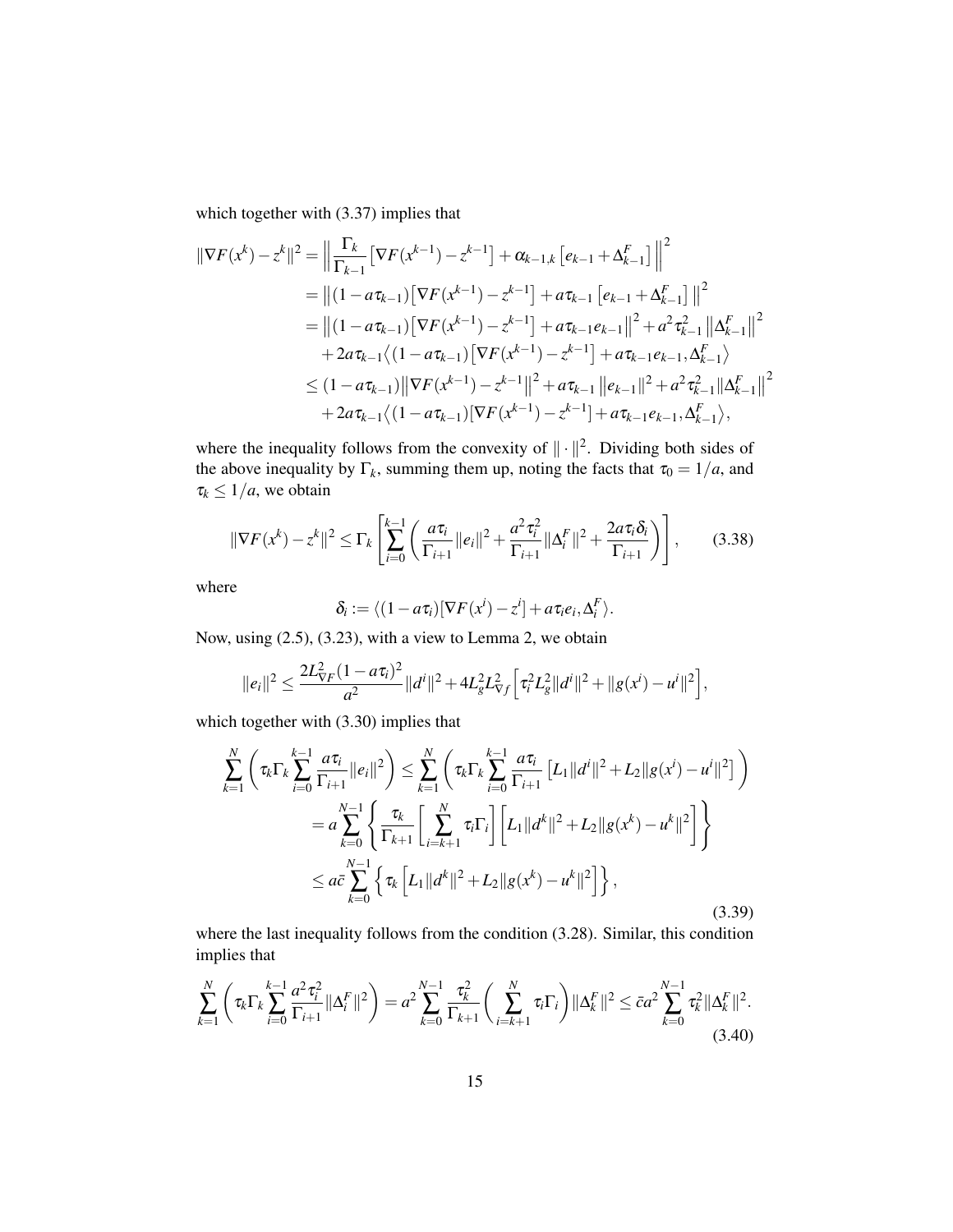Moreover, under Assumption 1 we have

$$
\mathbb{E}[\|\Delta_k^F\|^2|\mathscr{F}_k]\leq 2\mathbb{E}[\left[J^{k+1}\right]^\top s^{k+1}|\mathscr{F}_k]\leq 2\sigma_J^2\sigma_s^2,\qquad \mathbb{E}[\delta_k|\mathscr{F}_k]=0.
$$

Therefore, by taking conditional expectation of both sides of (3.38), noting (3.39), (3.40), the above inequality, and Lemma 4, we obtain (3.29). Part (b) then follows from (3.27) and the fact that

$$
\mathbb{E}\left[V(x^R,z^R)\right] = \frac{\sum_{k=0}^{N-1} \tau_k \mathbb{E}\left[V(x^k,z^k)\right]}{\sum_{k=0}^{N-1} \tau_k},
$$

due to (3.32).

To show part (c), observe that condition (3.15) is satisfied by (3.33) and the choice of  $\gamma = 4c = \alpha L_{\nabla f}$ . Also by (3.25) and (3.34), we have

$$
\sum_{k=0}^{N-1} \tau_k \ge \sqrt{N}, \qquad \sum_{k=0}^{N-1} \tau_k^2 \le 2, \qquad \Gamma_k = \left(1 - \frac{1}{\sqrt{N}}\right)^{k-1},
$$
\n
$$
\sum_{i=k+1}^{N} \tau_i \Gamma_i = \left(1 - \frac{1}{\sqrt{N}}\right)^k \frac{1}{\sqrt{N}} \sum_{i=0}^{N-k-1} \left(1 - \frac{1}{\sqrt{N}}\right)^i \le \left(1 - \frac{1}{\sqrt{N}}\right)^k,
$$

which ensures (3.28) with  $\bar{c} = 1$  and hence, together with (3.31) implies (3.35).

We now add a few remarks about the above result. First, the estimate  $(3.35)$ implies that to find an approximate stationary point  $(\bar{x}, \bar{z})$  of problem (1.1) satisfying  $\mathbb{E}[V(\bar{x},\bar{z})] \leq \varepsilon$ , Algorithm 1 requires at most  $\mathscr{O}(1/\varepsilon^2)$  iterations (stochastic gradients), which is better than  $\mathcal{O}(1/\varepsilon^{2.25})$  obtained in [21] for unconstrained nonconvex stochastic optimization. Our complexity bound indeed matches the sample complexity of the stochastic gradient method for the general (single-level) smooth nonconvex optimization problem [6]. It is also consistent with the Central Limit Theorem for composite risk functionals [4], because the objective value gap is essentially proportional to the squared gradient norm at an approximate stationary point (in the unconstrained case). Secondly, Theorem 2 provides the same convergence rate of Algorithm 1 for both constrained and unconstrained problems: we can still get sample complexity of  $\mathcal{O}(1/\varepsilon^2)$  with taking only one sample per iteration in the constrained case. To the best of our knowledge, this is the first direct convergence analysis for constrained nonconvex stochastic optimization providing the aforementioned sample complexity. Finally, (3.36) provides not only accuracy bounds for the approximate stationary point  $x^R$  but also squared error bounds for estimating the exact value of the inner function,  $g(x^R)$ , by the second running average,  $u^R$ . As a result, Algorithm 1 provides not only accurate approximations to the stationary solution but also reliable estimates of the gradients.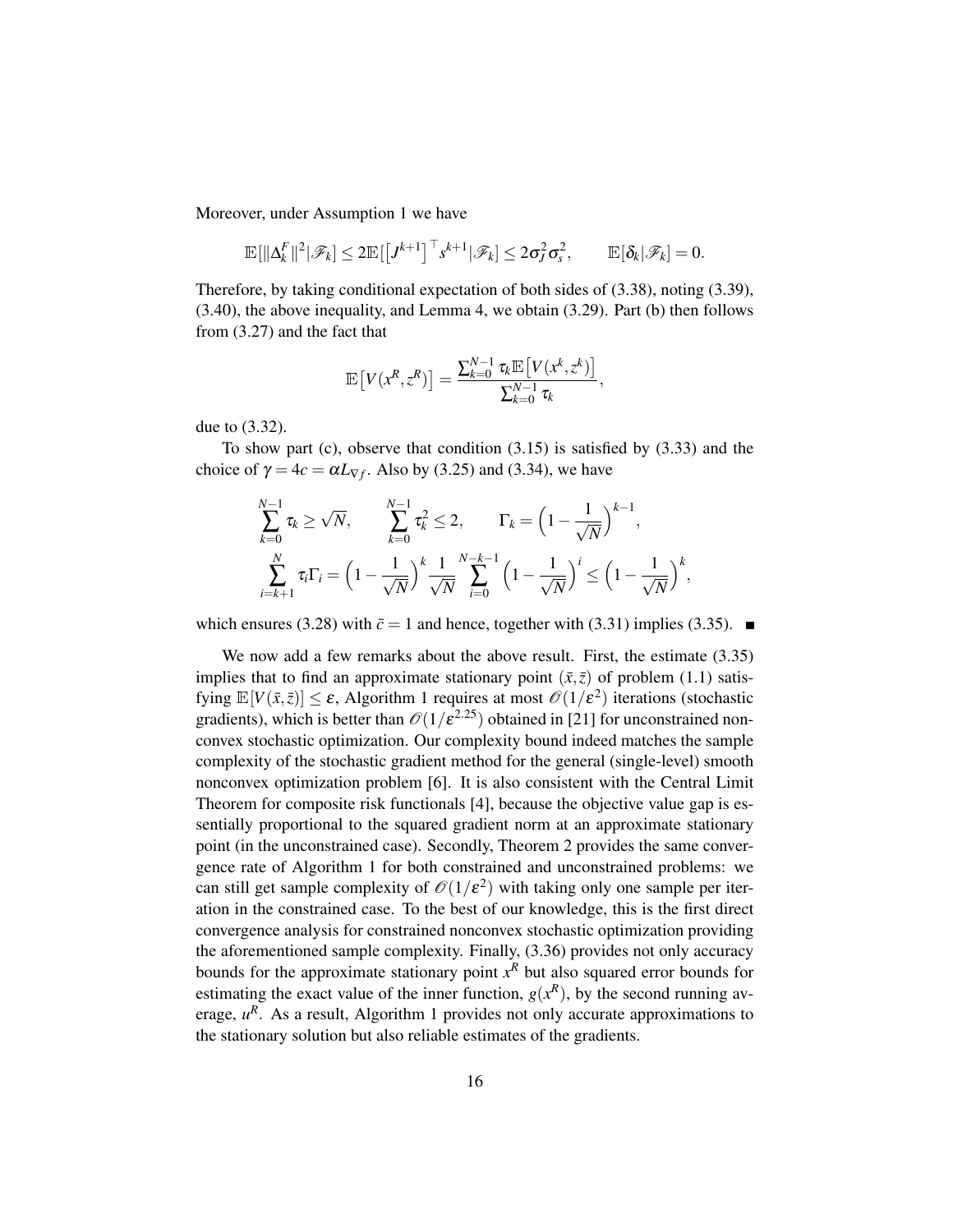For a stochastic variational inequality problem of Example 1, our method has significantly lower complexity and faster convergence than the approach of [10].

We also have the following asymptotic convergence result.

Theorem 3 *Assume that the sequence of stepsizes satisfy*

$$
\sum_{k=1}^{\infty} \tau_k = +\infty, \qquad \sum_{k=1}^{\infty} \tau_k^2 < \infty. \tag{3.41}
$$

*Then a constant*  $\bar{a} > 0$  *exists such that, for all*  $a \in (0, \bar{a})$ *, with probability 1, every accumulation point*  $(x^*, z^*, u^*)$  *of the sequence*  $\{x^k, z^k, u^k\}$  generated by Algorithm *1 satisfies the conditions:*

$$
z^* = \left[\nabla g(x^*)\right]^T \nabla f(x^*),
$$
  
\n
$$
u^* = g(x^*),
$$
  
\n
$$
-z^* \in \mathcal{N}_X(x^*).
$$

*Proof.* Note that the sequence  $\{r^k\}$  defined in (3.17) is adapted to  $\{\mathscr{F}_k\}$  and summable almost surely under Assumption 1 and (3.41). Therefore, (3.16) implies that

$$
\lim_{k \to \infty} \inf ||d^k|| = 0, \qquad \lim_{k \to \infty} \inf ||g(x^k) - u^k|| = 0.
$$

Using standard techniques for the stochastic sequences, we can then show that with probability 1,  $d^k \to 0$  and  $g(x^k) - u^k \to 0$ . Following similar analysis to [16], we derive the convergence of the entire sequence to a stationary point of problem (1.1) and its corresponding gradient.

## 4 Dual averaging with constraints

Although our main interest is in composite optimization, we also provide a simplified variant of Algorithm 1 for solving a single-level stochastic optimization. Our techniques allow the same convergence analysis for both constrained and uncostrained problems which removes the necessity of forming mini-batches of samples per iteration for constrained problems (see e.g., [8, 7]). Moreover, this variant of the NASA method, different from the existing SA-type methods, is a parameterfree algorithm in the sense that its stepsize policy does not depend on any problem parameters. This algorithmic feature is more important under the stochastic setting since estimating problem parameters becomes more difficult.

Throughout this section, we assume that the inner function  $g$  in  $(1.1)$  is the identity map, *i.e.*,  $g(x) \equiv x$ , and only noisy information about *f* is available. In this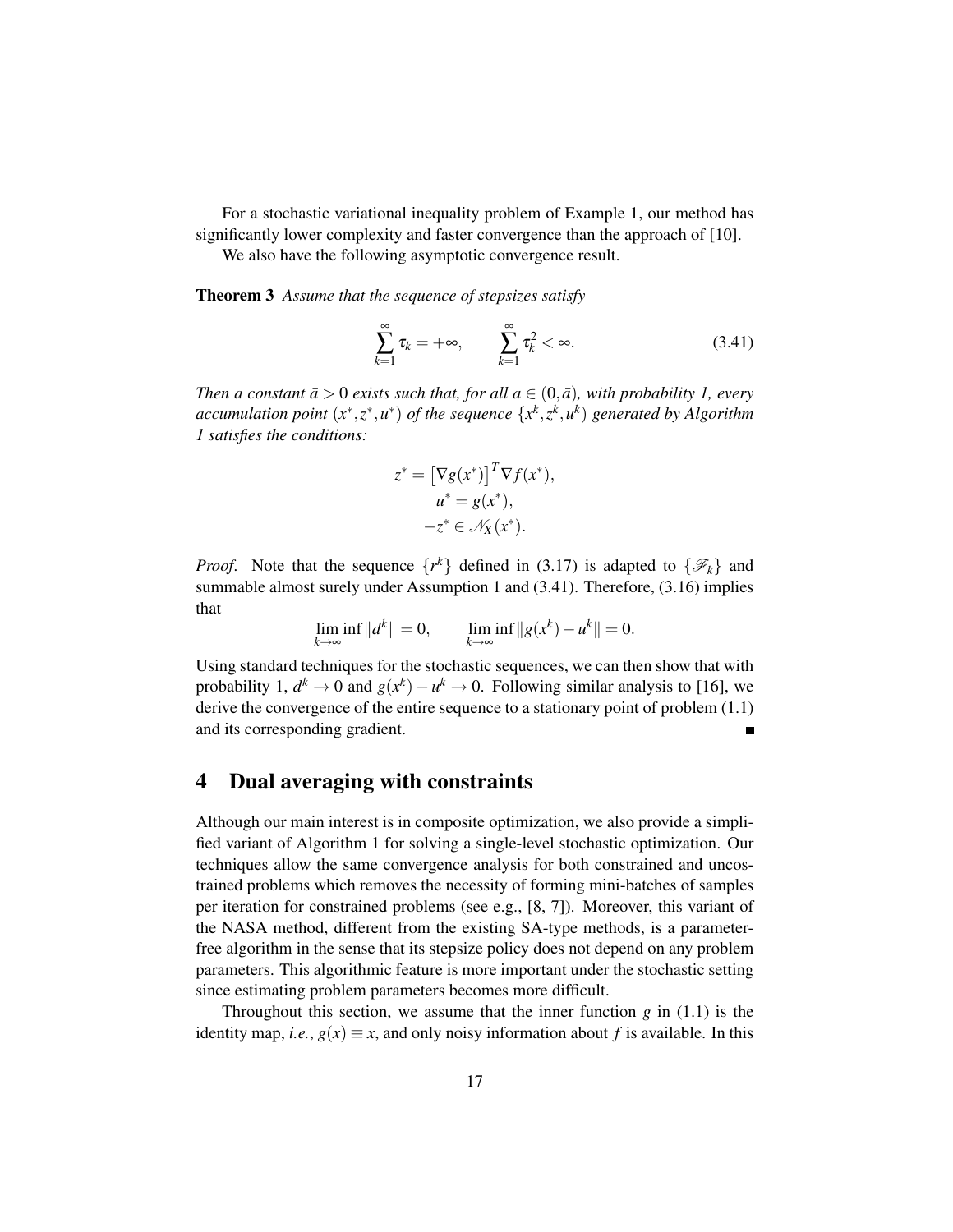case, our problem of interest is reduced to

$$
\min_{x \in X} f(x),\tag{4.42}
$$

and it is easy to verify that

$$
G = g,
$$
  $J = I,$   $\sigma_G = 0,$   $\sigma_J = 1,$   $L_g = 1,$   $L_{\nabla g} = 0.$  (4.43)

Moreover, Algorithm 1 can be simplified as follows.

| <b>Algorithm 2</b> The Averaged Stochastic Approximation (ASA) Method                     |        |
|-------------------------------------------------------------------------------------------|--------|
| Replace Step 2 of Algorithm 1 with the following:                                         |        |
| 2'. Call the stochastic oracle to obtain $s^{k+1}$ at $x^k$ and update the "running aver- |        |
| age" as                                                                                   |        |
| $z^{k+1} = (1 - a\tau_k)z^k + a\tau_k s^{k+1}.$                                           | (4.44) |

The above algorithm differs from Algorithm 1 in two aspects. First, stochastic approximation of ∇*g* is replaced by its exact value, the identity matrix. Secondly, the averaged sequence in (2.7) is not required and  $u^k$  is simply set to  $x^k$  due to the fact that exact function values of *g* are available.

The resulting method belongs to the class of algorithms with direction averaging (multi-step) methods. The literature on these methods for unconstrained problems is very rich. They were initiated in [19], developed and analyzed in [9, 11, 15] and other works. Recently, these methods play a role in machine learning, under the name of *dual averaging methods* (see [22] and the references therein).

In all these versions, two time-scales were essential for convergence. The first single time-scale method was proposed in [18], with convergence analysis based on a different Lyapunov function suitable for unconstrained problems. Our version is related to [16], where a similar approach was proposed, albeit without rate of convergence estimates.

Convergence analysis of Algorithm 2 follows directly from that of Algorithm 1 by simplifying definition of the merit function as

$$
W(x, z) = a(f(x) - f^*) - \eta(x, z),
$$
\n(4.45)

exactly as used in [16]. We then have the following result.

**Lemma 5** Let  $\{x^k, z^k, y^k\}_{k \geq 0}$  be the sequence generated by Algorithm 2. Also as*sume that function f has Lipschitz continuous gradient and*  $\beta_k = \beta > 0 \ \forall k \geq 0$ .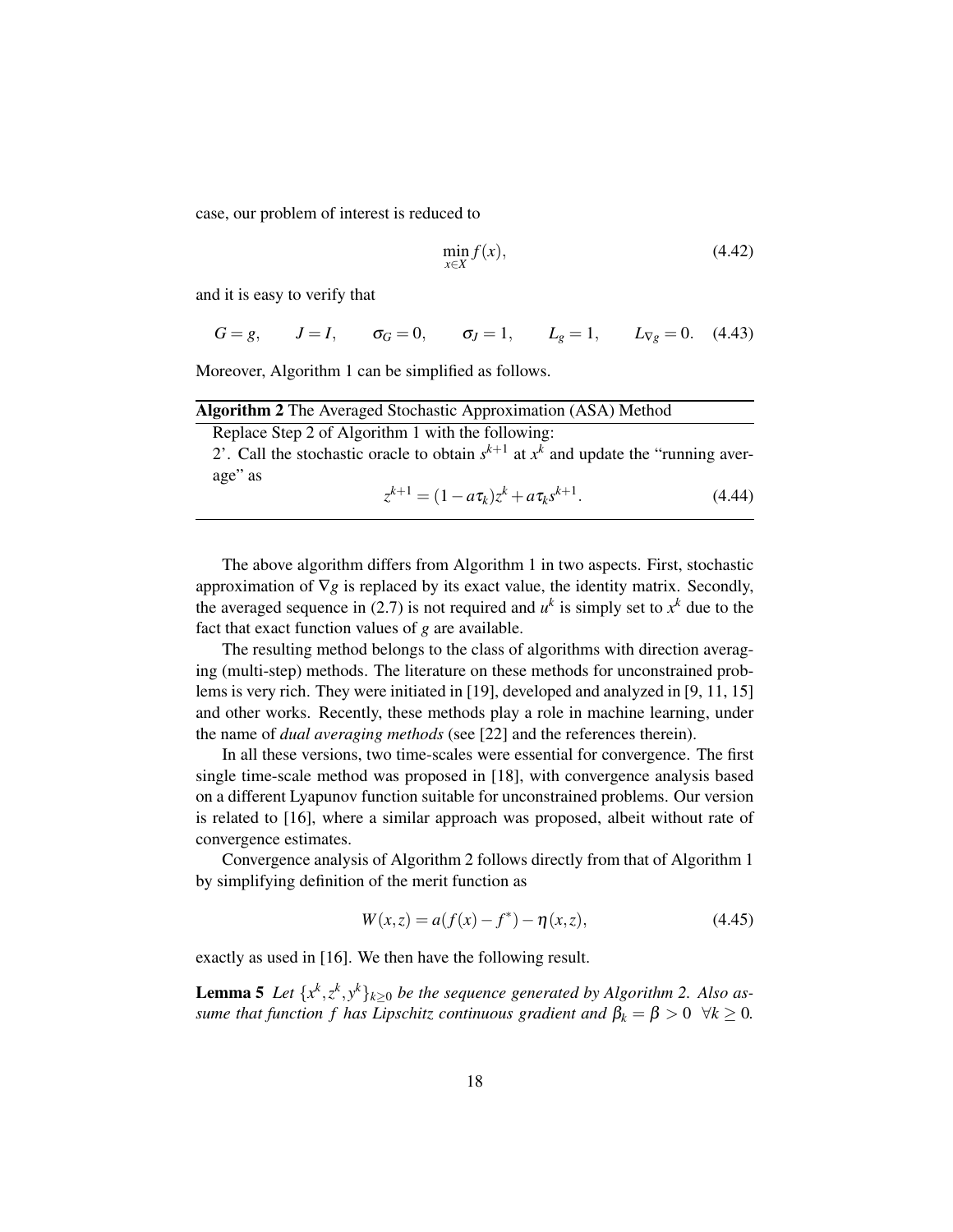*Then:* (a) *For any*  $N \geq 1$ *, we have* 

$$
\beta \sum_{k=0}^{N-1} \tau_k \|d^k\|^2 \le W(x^0, z^0) + \sum_{k=0}^{N-1} r^{k+1},
$$
\n(4.46)

*where, for any*  $k \geq 0$ *,* 

$$
d^{k} = y^{k} - x^{k}, \qquad \Delta_{k}^{f} = \nabla f(x^{k}) - s^{k+1},
$$
  

$$
r^{k+1} = \frac{1}{2} (3aL_{\nabla f} + L_{\nabla \eta}) \tau_{k}^{2} ||d^{k}||^{2} + a\tau_{k} \langle d^{k}, \Delta_{k}^{f} \rangle + \frac{1}{2} L_{\nabla \eta} ||z^{k+1} - z^{k}||^{2}.
$$
 (4.47)

(b) *If, in addition, Assumption 1 holds along with (4.43) and with the choice of*  $\tau_0 = 1/a$ , we have

$$
\beta^2 \mathbb{E}[\|d^k\|^2|\mathcal{F}_{k-1}]\leq \mathbb{E}[\|z^k\|^2|\mathcal{F}_{k-1}]\leq \sigma_s^2 \qquad \forall k \geq 1,
$$
  

$$
\sum_{k=0}^{\infty} \mathbb{E}[\|z^{k+1} - z^k\|^2|\mathcal{F}_k] \leq 4\sigma_s^2 \sum_{k=0}^{\infty} \tau_k^2,
$$
  

$$
\sum_{k=0}^{\infty} \mathbb{E}[r^{k+1}|\mathcal{F}_k] \leq \sigma_s^2 \left(\frac{3aL_{\nabla f} + L_{\nabla \eta}}{2\beta^2} + 2L_{\nabla \eta}\right) \sum_{k=0}^{\infty} \tau_k^2 := \sigma^2 \sum_{k=0}^{\infty} \tau_k^2.
$$
\n(4.48)

*Proof*. With (4.45) and (4.43), the above results follow directly from the proofs of Lemma 5 and Proposition 1 and hence we skip the details.

Using the above results, we can provide the main convergence property of Algorithm 2.

**Theorem 4** Let  $\{x^k, z^k, y^k\}_{k\geq 0}$  be the sequence generated by Algorithm 2,  $\beta_k =$  $\beta > 0 \ \forall k \geq 0$ , and  $a = 1$ . Moreover, assume that Assumption 1 holds along with *(4.43), and the stepsizes are set to (3.34). Then we have*

$$
\mathbb{E}\left[V(x^R, z^R)\right] \le \frac{1}{\sqrt{N}} \left(\frac{1}{\beta} (\max(1, \beta^2) + L_{\nabla f}^2) \left[W(x^0, z^0) + 2\sigma^2\right] + 4\left[\sigma_s^2 + \|\nabla f(x^0) - z^0\|^2\right]\right),\tag{4.49}
$$

*where*  $V(x, z)$  *is defined in (2.9).* 

*Proof*. Similar to (3.37), we have

$$
\nabla F(x^k) - z^k = \sum_{i=0}^{k-1} \alpha_{i,k} \left[ e_i + \Delta_i^f \right], \quad e_i := \frac{\nabla f(x^{i+1}) - \nabla f(x^i)}{a \tau_i}, \tag{4.50}
$$

which together with the Lipschitz continuity of  $\nabla f$  and (2.5) imply that

$$
||e_i||^2 \le \frac{L_{\nabla f}^2 ||d^i||^2}{a^2}.
$$
\n(4.51)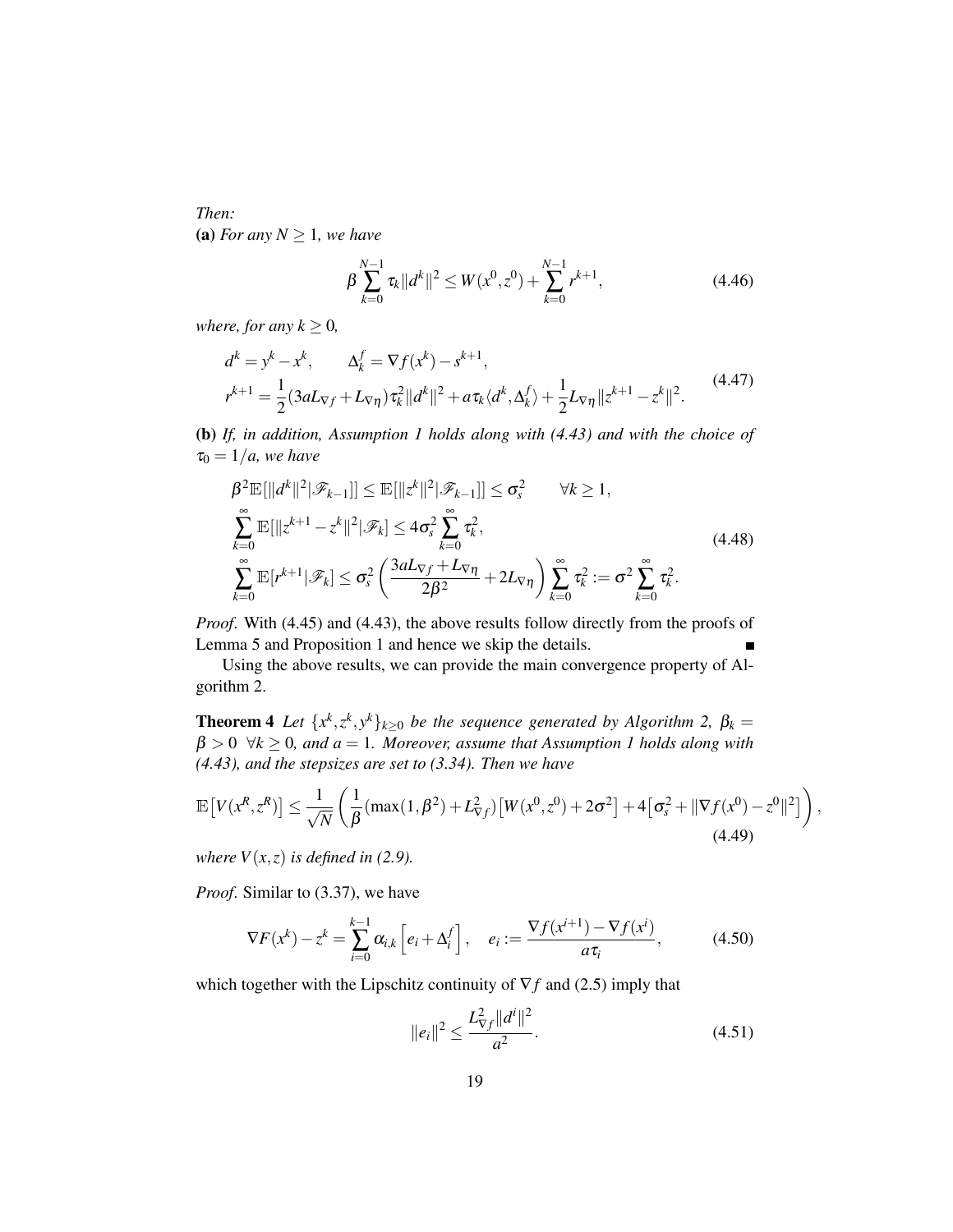In view of Lemma 5, the rest of the proof is similar to that of Theorem 2.

It is worth noting that unlike Algorithm 1, the stepsize  $\beta_k$  in Algorithm 2 can be set to any positive constant number to achieve the sample (iteration) complexity of  $\mathscr{O}(1/\varepsilon^2)$ . Such a result has not been obtained before for a parameter-free algorithm for smooth nonconvex stochastic optimization. Moreover, Algorithm 2, similar to Algorithm 1, outputs a pair of  $(x^R, z^R)$  where  $z^R$  is an accurate estimate of  $\nabla f(x^R)$ without taking any additional samples. This is important for both unconstrained and constrained problems, where one can use the quantity  $\max(1, \beta_k) ||y^k - x^k||$  as an online certificate of the quality of the current solution; see, Lemma 1.

Note that the convergence result of Theorem 4 is established under the boundedness assumption of the second moment of the stochastic gradient. In the remainder of this section, we modify the convergence analysis of Algorithm 2 under a relaxed assumption that only variance of the stochastic gradient is bounded. This assumption, which is common in the literature on smooth stochastic optimization, is stated as follows.

Assumption 3 *For each k, the stochastic oracle delivers a random vector*  $s^{k+1}$  ∈ R*n such that*

$$
\mathbb{E}[s^{k+1}|\mathscr{F}_k] = \nabla f(x^k), \qquad \mathbb{E}[\|s^{k+1} - \nabla f(x^k)\|^2|\mathscr{F}_k] \leq \hat{\sigma}_s^2.
$$

**Lemma 6** Let  $\{x^k, z^k, y^k\}_{k \geq 0}$  be the sequence generated by Algorithm 2. Also as*sume that the function f has a Lipschitz continuous gradient and*  $\beta_k = \beta > 0$ , for *all*  $k \geq 0$ *. Then:* 

(a) *For any*  $N \geq 1$ *, we have* 

$$
\sum_{k=0}^{N-1} \tau_k \left( \beta_k - \frac{(3aL_{\nabla f} + L_{\nabla \eta})\tau_k}{2} \right) ||d^k||^2 \le W(x^0, z^0) + \sum_{k=0}^{N-1} \hat{r}^{k+1}, \tag{4.52}
$$

*where, for any*  $k \geq 0$ *,* 

$$
\hat{r}^{k+1} = \left\langle a\tau_k d^k - a^2\tau_k^2 L_{\nabla\eta} (\nabla F(x^k) - z^k), \Delta_k^f \right\rangle + \frac{1}{2} a^2\tau_k^2 L_{\nabla\eta} \left[ \|\nabla F(x^k) - z^k\|^2 + \|\Delta_k^f\|^2 \right]. \tag{4.53}
$$

(b) *If, in addition, Assumption 3 holds and stepsizes* {τ*k*} *are chosen such that*

$$
\tau_0 = 1/a, \qquad \sum_{i=k+1}^N \tau_i^2 \Gamma_i \leq \hat{c} \tau_k \Gamma_{k+1} \qquad \forall k \geq 0 \text{ and } \forall N \geq 1, \tag{4.54}
$$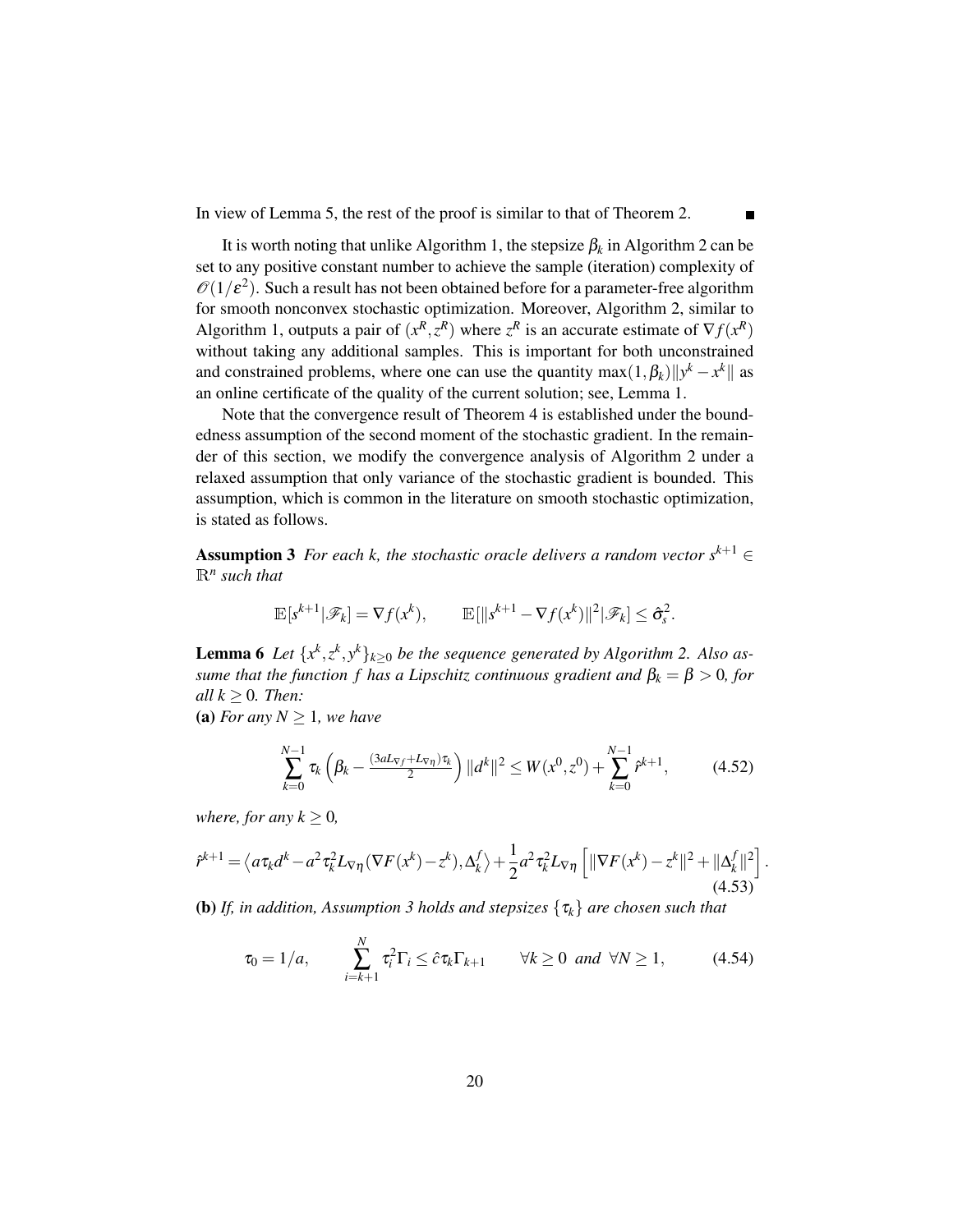*where*  $\Gamma_k$  *is defined in (3.25), and*  $\hat{c}$  *is a positive constant, we have* 

$$
\sum_{k=0}^{N-1} \tau_k \left( \beta_k - \frac{1}{2} (3aL_{\nabla f} + L_{\nabla \eta} + a\hat{c}L_{\nabla \eta} L_{\nabla f}^2) \tau_k \right) \mathbb{E}[\|d^k\|^2 | \mathcal{F}_k]
$$
\n
$$
\leq W(x^0, z^0) + \frac{L_{\nabla \eta}}{2} \|\nabla F(x^0) - z^0\|^2 + \frac{1}{2} a^2 (L_{\nabla \eta} + 2\hat{c}) \hat{\sigma}_s^2 \sum_{k=0}^{N-1} \tau_k^2. \quad (4.55)
$$

*Proof*. To show part (a), note that by (2.6), (4.43), and (4.53), we have

$$
||z^{k+1} - z^k||^2 = a^2 \tau_k^2 \left[ ||\nabla F(x^k) - z^k||^2 + ||\Delta_k^f||^2 - 2\langle \nabla F(x^k) - z^k, \Delta_k^f \rangle \right],
$$

which together with (4.46) and in view of (4.53) implies (4.52). To show part (b), note that by (4.50), (4.51), and similar to the proof of Theorem 2, part (a), we have

$$
\sum_{k=1}^{N} \tau_k^2 \|\nabla F(x^k) - z^k\|^2
$$
\n
$$
\leq \hat{c} \sum_{k=0}^{N-1} \tau_k^2 \left( \frac{L_{\nabla f}^2 \|d^k\|^2}{a} + a^2 \tau_k \|\Delta_k^f\|^2 + 2a \langle \nabla F(x^{k+1}) - z^k - a \tau_i [\nabla F(x^k) - z^k], \Delta_k^f \rangle \right).
$$

Taking conditional expectation from both sides of the above inequality and using (4.53) under Assumption 3, with the choice of  $\tau_0 = 1/a$ , we obtain

$$
\sum_{k=0}^{N-1} \mathbb{E}[r^{k+1}|\mathscr{F}_k]
$$
\n
$$
\leq \frac{a^2(L_{\nabla \eta} + 2\hat{c})\hat{\sigma}_s^2}{2} \sum_{k=0}^{N-1} \tau_k^2 + \frac{a\hat{c}L_{\nabla \eta}L_{\nabla f}^2}{2} \sum_{k=0}^{N-1} \tau_k^2 \mathbb{E}[\|d^k\|^2|\mathscr{F}_{k-1}] + \frac{L_{\nabla \eta}}{2} \|\nabla F(x^0) - z^0\|^2
$$

(with the notation of  $\mathscr{F}_{-1} \equiv \mathscr{F}_0$ ), which together with (4.52) implies (4.55).

We can now specialize the convergence rate of Algorithm 2 by properly choosing the stepsize policies.

**Theorem 5** Let  $\{x^k, z^k, y^k\}_{k\geq 0}$  be the sequence generated by Algorithm 2 and step*sizes set to (3.34) and let*

$$
\beta_k \equiv \beta \ge \frac{2(3L_{\nabla f} + L_{\nabla \eta} + \hat{c}L_{\nabla \eta}L_{\nabla f}^2)}{3} \qquad k \ge 0. \tag{4.56}
$$

 $\blacksquare$ 

*If Assumption 3 holds, we have*

$$
\mathbb{E}\left[V(x^R, z^R)\right] \le \frac{1}{\sqrt{N}} \left(\frac{6(\max(1, \beta^2) + L_{\nabla f}^2)}{\beta} \left[W(x^0, z^0) + \frac{L_{\nabla \eta}}{2} \|\nabla F(x^0) - z^0\|^2 + (L_{\nabla \eta} + 2)\hat{\sigma}_s^2\right] + \|\nabla F(x^0) - z^0\|^2 + 2\sigma_s^2\right), \quad (4.57)
$$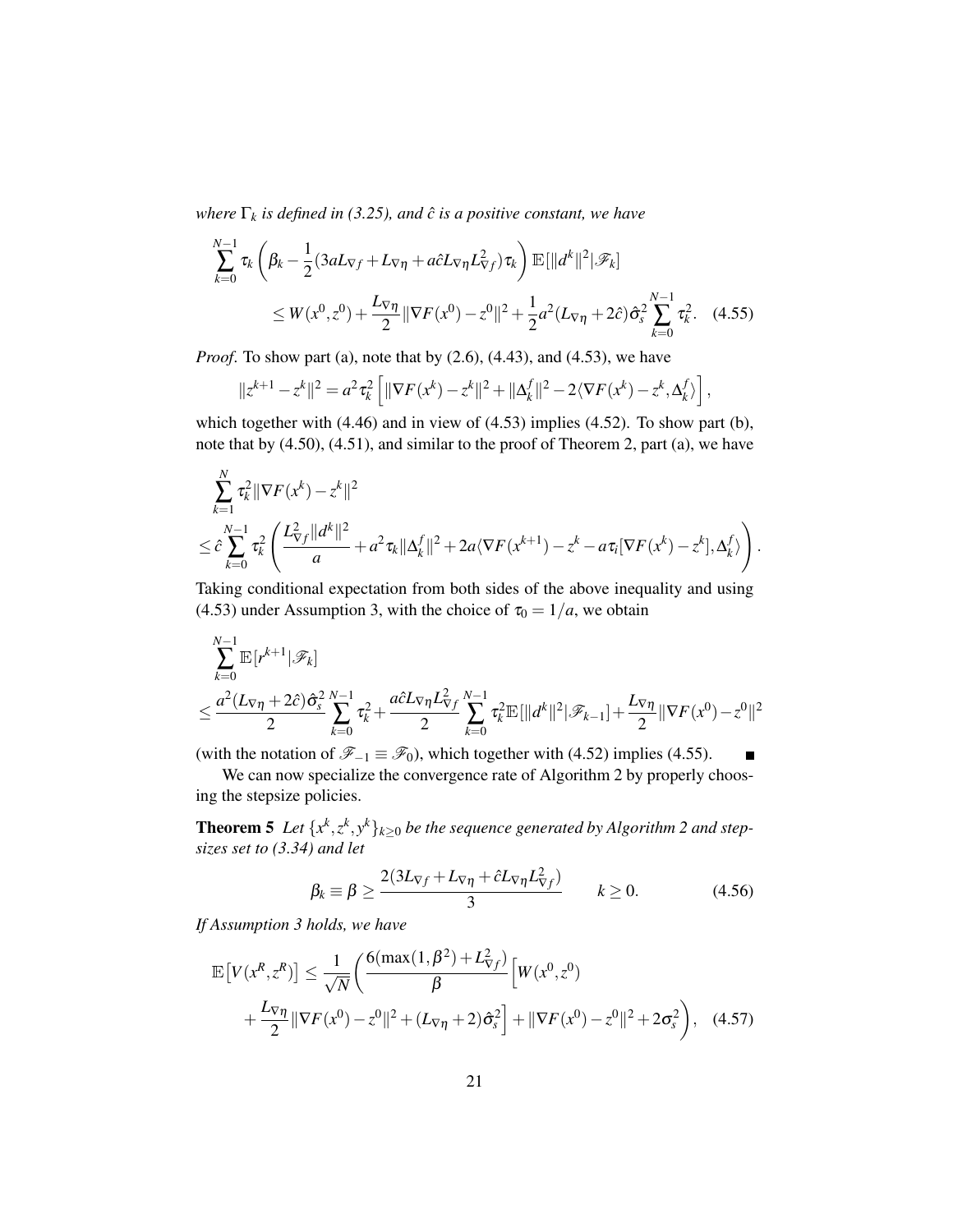#### *where distribution of R is still given by (3.32).*

*Proof.* First, note that by the choice of stepsizes in  $(3.34)$ , condition  $(4.54)$  is satisfied with  $\hat{c} = 1$ . Moreover, by (4.55) and (4.56), we have

$$
\sum_{k=0}^{N-1} \tau_k \mathbb{E}[\|d^k\|^2 | \mathcal{F}_{k-1}] \leq \frac{6}{\beta} \left[ W(x^0, z^0) + \frac{L_{\nabla \eta}}{2} \|\nabla F(x^0) - z^0\|^2 + (L_{\nabla \eta} + 2) \hat{\sigma}_s^2 \right],
$$
  

$$
\sum_{k=1}^{N} \tau_k \mathbb{E}[\|\nabla F(x^k) - z^k\|^2 | \mathcal{F}_{k-1}] \leq L_{\nabla f}^2 \sum_{k=0}^{N-1} \tau_k \mathbb{E}[\|d^k\|^2 | \mathcal{F}_k] + 2 \hat{\sigma}_s^2.
$$

Combining the above relations with (3.27), we obtain (4.57).

While the rate of convergence of Algorithm 2 in (4.57) is of the same order as in (4.49), the former is obtained under a relaxed assumption on the outputs of the stochastic oracle, as stated in Assumption 3. However, in this case, the stepsize  $\beta_k$ depends on the problem parameters (like in other algorithms for smooth stochastic optimization).

We also have the following asymptotic convergence result.

Theorem 6 *Assume that the sequence of stepsizes satisfy* (3.41)*. Then a constant*  $\bar{a}$  > 0 *exists such that, for all a*  $\in$   $(0,\bar{a})$ *, with probability 1, every accumulation point*  $(x^*, z^*)$  *of the sequence*  $\{x^k, z^k\}$  generated by Algorithm 2 satisfies the condi*tions:*

$$
z^* = \nabla f(x^*),
$$
  

$$
-z^* \in \mathscr{N}_X(x^*).
$$

*Proof.* The analysis follows from [16].

### 5 Concluding Remarks

We have presented a single time-scale stochastic approximation method for smooth nested optimization problems. We showed that the sample complexity bound of this method for finding an approximate stationary point of the problem is in the same order as that of the best-known bound for the stochastic gradient method for single-level stochastic optimization problems. Furthermore, our convergence analysis is the same for both unconstrained and constrained cases and does not require batches of samples per iteration. We also presented a simplified parameterfree variant of the NASA method for single level problems, which enjoys the same complexity bound, regardless of the existence of constraints.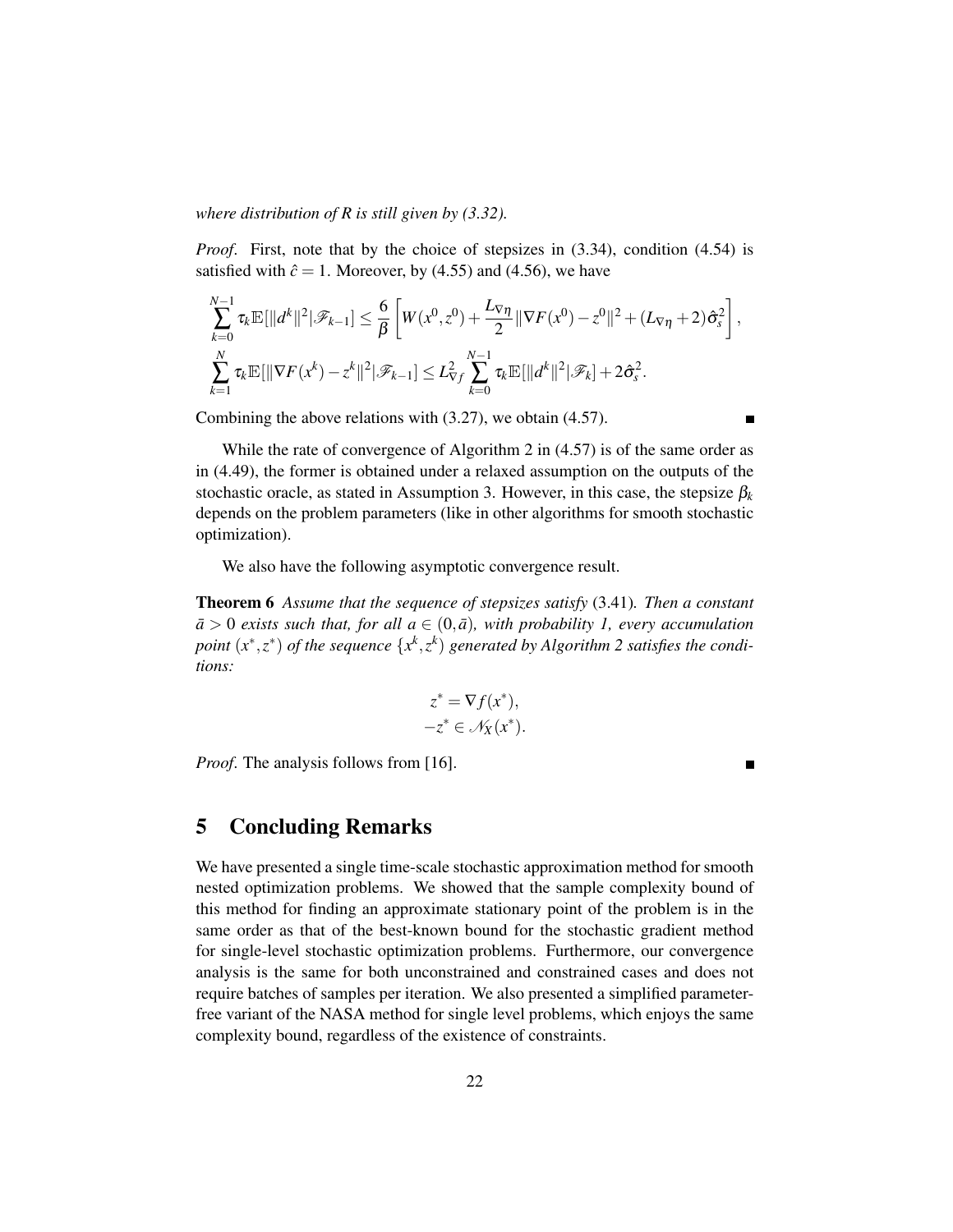## References

- [1] J. BLANCHET, D. GOLDFARB, G. IYENGAR, F. LI, AND C. ZHOU, *Unbiased simulation for optimizing stochastic function compositions*, arXiv preprint arXiv:1711.07564, (2017).
- [2] B. DAI, N. HE, Y. PAN, B. BOOTS, AND L. SONG, *Learning from conditional distributions via dual embeddings*, in Artificial Intelligence and Statistics, 2017, pp. 1458–1467.
- [3] D. DAVIS AND B. GRIMMER, *Proximally guided stochastic subgradient method for nonsmooth, nonconvex problems*, (2017), arXiv:1707.03505.
- [4] D. DENTCHEVA, S. PENEV, AND A. RUSZCZYŃSKI, *Statistical estimation of composite risk functionals and risk optimization problems*, Annals of the Institute of Statistical Mathematics, 69 (2017), pp. 737–760.
- [5] Y. M. ERMOLIEV, *Methods of Stochastic Programming*, Nauka, Moscow, 1976.
- [6] S. GHADIMI AND G. LAN, *Stochastic first-and zeroth-order methods for nonconvex stochastic programming*, SIAM Journal on Optimization, 23 (2013), pp. 2341–2368.
- [7] S. GHADIMI AND G. LAN, *Accelerated gradient methods for nonconvex nonlinear and stochastic programming*, Mathematical Programming, 156(1-2) (2016), pp. 59–99.
- [8] S. GHADIMI, G. LAN, AND H. ZHANG, *Mini-batch stochastic approximation methods for constrained nonconvex stochastic programming*, Mathematical Programming, 155(1-2) (2016), pp. 267–305.
- [9] A. M. GUPAL AND L. G. BAZHENOV, *Stochastic analog of the conjugate gradient method*, Cybernetics (Kiev), 8 (1972), pp. 138–140.
- [10] A. N. IUSEM, A. JOFRÉ, R. I. OLIVEIRA, AND P. THOMPSON, *Extragradient method with variance reduction for stochastic variational inequalities*, SIAM Journal on Optimization, 27 (2017), pp. 686–724.
- [11] A. P. KOROSTELEV, *On multi-step procedures of stochastic optimization*, Avtomatika i Telemekhanika, (1981), pp. 82–90.
- [12] J. KOSHAL, A. NEDIC, AND U. V. SHANBHAG, *Regularized iterative stochastic approximation methods for stochastic variational inequality problems*, IEEE Transactions on Automatic Control, 58 (2013), pp. 594–609.